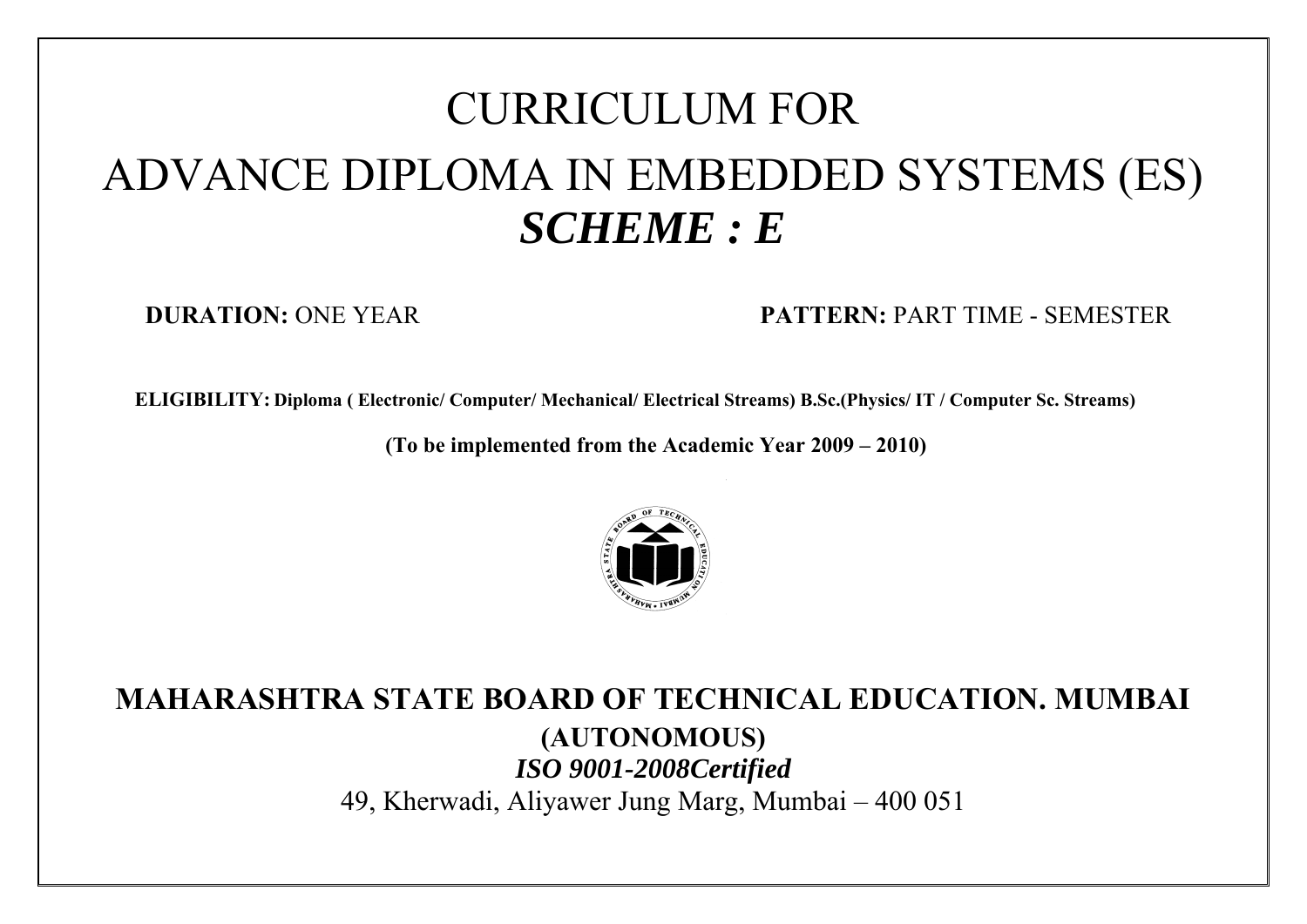|                                                                                                                                                                                                                                                                                                                                                                                                                                                                                                                                                                                                                                                                                                                                                                                                                                          | $\sum_{i=1}^{n}$<br><b>MAHARASHTRA STATE BOARD OF TECHNICAL EDUCATION, MUMBAI</b><br>tŴ                              |            |              |                |                                  |                          |                |                   |                  |            |       |                           |                |            |       |           |
|------------------------------------------------------------------------------------------------------------------------------------------------------------------------------------------------------------------------------------------------------------------------------------------------------------------------------------------------------------------------------------------------------------------------------------------------------------------------------------------------------------------------------------------------------------------------------------------------------------------------------------------------------------------------------------------------------------------------------------------------------------------------------------------------------------------------------------------|----------------------------------------------------------------------------------------------------------------------|------------|--------------|----------------|----------------------------------|--------------------------|----------------|-------------------|------------------|------------|-------|---------------------------|----------------|------------|-------|-----------|
|                                                                                                                                                                                                                                                                                                                                                                                                                                                                                                                                                                                                                                                                                                                                                                                                                                          | TEACHING AND EXAMINATION SCHEME FOR POST DIPLOMA COURSES<br><b>COURSE NAME : ADVANCE DIPLOMA IN EMBEDDED SYSTEMS</b> |            |              |                |                                  |                          |                |                   |                  |            |       |                           |                |            |       |           |
| <b>COURSE CODE: ES</b>                                                                                                                                                                                                                                                                                                                                                                                                                                                                                                                                                                                                                                                                                                                                                                                                                   |                                                                                                                      |            |              |                |                                  |                          |                |                   |                  |            |       |                           |                |            |       |           |
| <b>DURATION OF COURSE : 2 SEMESTER</b><br>WITH EFFECT FROM 2009-10                                                                                                                                                                                                                                                                                                                                                                                                                                                                                                                                                                                                                                                                                                                                                                       |                                                                                                                      |            |              |                |                                  |                          |                |                   |                  |            |       |                           |                |            |       |           |
|                                                                                                                                                                                                                                                                                                                                                                                                                                                                                                                                                                                                                                                                                                                                                                                                                                          | <b>YEAR / SEMESTER: FIRST</b><br><b>DURATION: 16 WEEKS</b>                                                           |            |              |                |                                  |                          |                |                   |                  |            |       |                           |                |            |       |           |
|                                                                                                                                                                                                                                                                                                                                                                                                                                                                                                                                                                                                                                                                                                                                                                                                                                          | <b>PATTERN: PART TIME - SEMESTER</b>                                                                                 |            |              |                |                                  |                          |                |                   | <b>SCHEME: E</b> |            |       |                           |                |            |       |           |
| SR.                                                                                                                                                                                                                                                                                                                                                                                                                                                                                                                                                                                                                                                                                                                                                                                                                                      |                                                                                                                      | Abbrevi    | <b>SUB</b>   |                | <b>TEACHING</b><br><b>SCHEME</b> |                          |                |                   |                  |            |       | <b>EXAMINATION SCHEME</b> |                |            |       |           |
| NO.                                                                                                                                                                                                                                                                                                                                                                                                                                                                                                                                                                                                                                                                                                                                                                                                                                      | <b>SUBJECT TITLE</b>                                                                                                 | ation      | <b>CODE</b>  | TH             | TU                               | PR                       | <b>PAPER</b>   |                   | TH(1)            |            | PR(4) |                           | OR(8)          |            | TW(9) | <b>SW</b> |
|                                                                                                                                                                                                                                                                                                                                                                                                                                                                                                                                                                                                                                                                                                                                                                                                                                          |                                                                                                                      |            |              |                |                                  |                          | <b>HRS</b>     | Max               | Min              | Max        | Min   | Max                       | Min            | Max        | Min   | (16009)   |
|                                                                                                                                                                                                                                                                                                                                                                                                                                                                                                                                                                                                                                                                                                                                                                                                                                          | Embedded 'C' For<br>Microcontroller                                                                                  | <b>ECM</b> | 13153        | $\overline{3}$ | $-$                              | $\overline{4}$           | $\overline{3}$ | 100               | 50               | 50#        | 25    | $- -$                     | $-$            | $50\omega$ | 25    |           |
| 2                                                                                                                                                                                                                                                                                                                                                                                                                                                                                                                                                                                                                                                                                                                                                                                                                                        | <b>RISC Microcontroller (8)</b><br>Bit)                                                                              | <b>RIS</b> | 13154        | $\overline{3}$ | $-$                              | $\overline{4}$           | $\overline{3}$ | 100               | 50               | 50#        | 25    |                           | --             | $50\omega$ | 25    | 50        |
| $\overline{3}$                                                                                                                                                                                                                                                                                                                                                                                                                                                                                                                                                                                                                                                                                                                                                                                                                           | Introduction to Embedded<br>Systems                                                                                  | <b>IES</b> | 13155        | 1              |                                  | $\overline{\phantom{a}}$ |                | $-$               | --               |            |       |                           | $-$            | $50\omega$ | 25    |           |
| $\overline{4}$                                                                                                                                                                                                                                                                                                                                                                                                                                                                                                                                                                                                                                                                                                                                                                                                                           | Mini Project                                                                                                         | <b>MPR</b> | 13156        | $\overline{a}$ | $-$                              | $\overline{4}$           |                | $\qquad \qquad -$ | $- -$            | $-$        | --    | 50#                       | 25             | $50\omega$ | 25    |           |
|                                                                                                                                                                                                                                                                                                                                                                                                                                                                                                                                                                                                                                                                                                                                                                                                                                          |                                                                                                                      |            | <b>TOTAL</b> | 07             | 01                               | 12                       |                | <b>200</b>        | $\overline{a}$   | <b>100</b> | --    | 50                        | $\overline{a}$ | <b>200</b> | $-$   | 50        |
| STUDENT CONTACT HOURS PER WEEK (FORMAL TEACHING): 20 HRS.<br>THEORY & PRACTICAL PERIODS OF 60 MINUTES EACH.<br>@ Internal Assessment, # External Assessment, Ø Common to All Conventional Diploma, #* Online Examination,<br>No Theory Examination.<br><b>TOTAL MARKS: 600</b><br>Abbreviations: TH-Theory, TU- Tutorial, PR-Practical, OR-Oral, TW- Termwork, SW- Sessional Work<br>> Conduct two class tests each of 25 marks for each theory subject. Sum of the total test marks of all subjects is to be converted out of 50 marks as<br>sessional work (SW).<br>Progressive evaluation is to be done by subject teacher as per the prevailing curriculum implementation and assessment norms.<br>Code number for TH, PR, OR and TW are to be given as suffix 1, 4, 8, 9 respectively to the subject code.<br>$\blacktriangleright$ |                                                                                                                      |            |              |                |                                  |                          |                |                   |                  |            |       |                           |                |            |       |           |

**Note:-** Considering the architectural differences in 8051 & 8 bit RISC Microcontroller it is necessary to complete Embedded 'C' for Microcontoller subject before starting & Risk Microcontroller (8 Bit)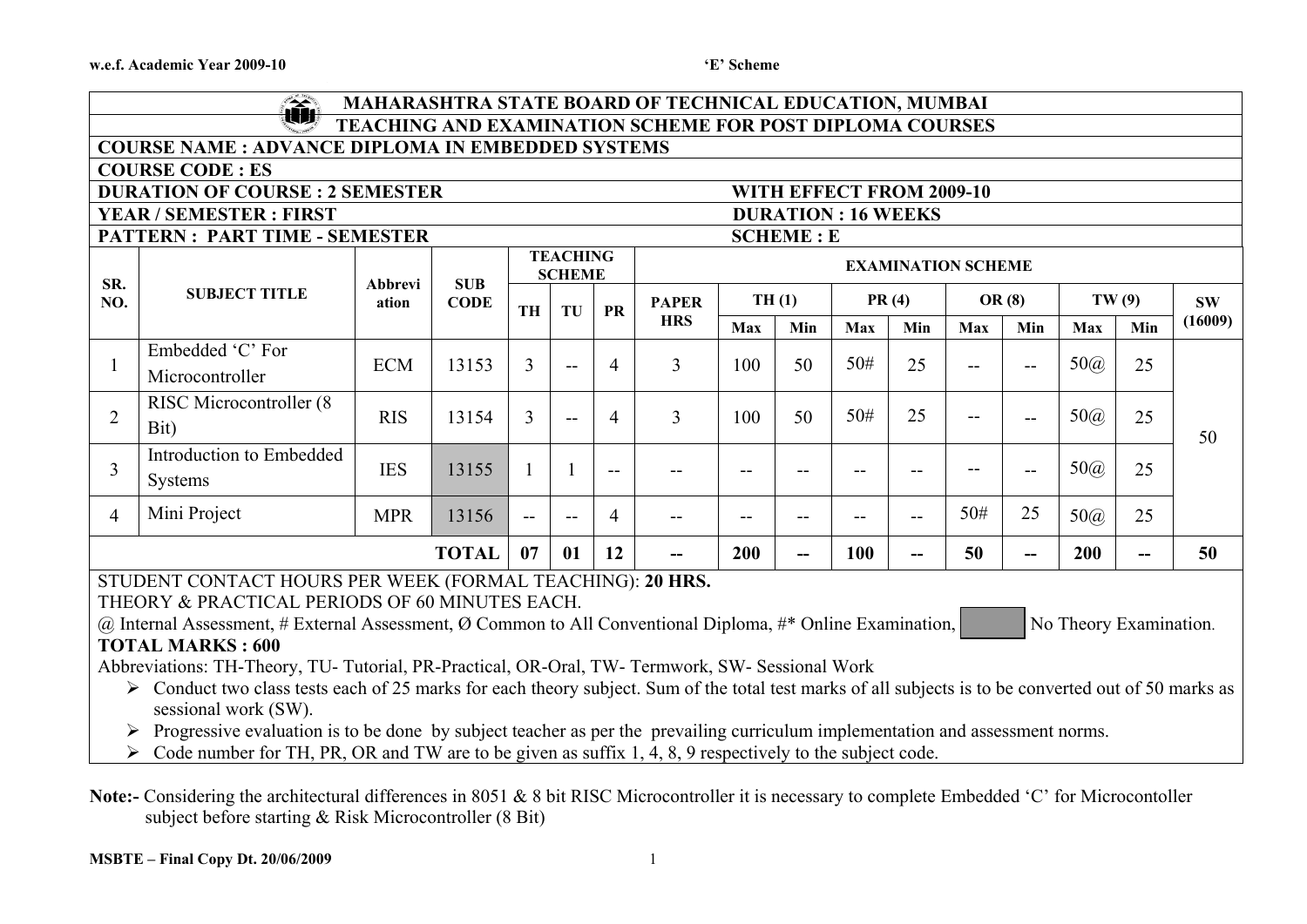#### 'E' Scheme

|                                                                                                                                                       | MAHARASHTRA STATE BOARD OF TECHNICAL EDUCATION, MUMBAI<br><u>Indian San Sa</u>                                                |            |              |              |                                  |                          |                |                   |     |     |       |                           |                          |                        |     |           |
|-------------------------------------------------------------------------------------------------------------------------------------------------------|-------------------------------------------------------------------------------------------------------------------------------|------------|--------------|--------------|----------------------------------|--------------------------|----------------|-------------------|-----|-----|-------|---------------------------|--------------------------|------------------------|-----|-----------|
|                                                                                                                                                       | 山顶<br>TEACHING AND EXAMINATION SCHEME FOR POST DIPLOMA COURSES                                                                |            |              |              |                                  |                          |                |                   |     |     |       |                           |                          |                        |     |           |
|                                                                                                                                                       | <b>COURSE NAME : ADVANCE DIPLOMA IN EMBEDDED SYSTEMS</b>                                                                      |            |              |              |                                  |                          |                |                   |     |     |       |                           |                          |                        |     |           |
| <b>COURSE CODE: ES</b>                                                                                                                                |                                                                                                                               |            |              |              |                                  |                          |                |                   |     |     |       |                           |                          |                        |     |           |
| <b>DURATION OF COURSE : 2 SEMESTER</b><br>WITH EFFECT FROM 2009-10                                                                                    |                                                                                                                               |            |              |              |                                  |                          |                |                   |     |     |       |                           |                          |                        |     |           |
| <b>YEAR / SEMESTER : SECOND</b><br><b>DURATION: 16 WEEKS</b>                                                                                          |                                                                                                                               |            |              |              |                                  |                          |                |                   |     |     |       |                           |                          |                        |     |           |
|                                                                                                                                                       | <b>PATTERN: PART TIME - SEMESTER</b><br><b>SCHEME: E</b>                                                                      |            |              |              |                                  |                          |                |                   |     |     |       |                           |                          |                        |     |           |
| SR.                                                                                                                                                   |                                                                                                                               | Abbrevi    | <b>SUB</b>   |              | <b>TEACHING</b><br><b>SCHEME</b> |                          |                |                   |     |     |       | <b>EXAMINATION SCHEME</b> |                          |                        |     |           |
| NO.                                                                                                                                                   | <b>SUBJECT TITLE</b>                                                                                                          | ation      | <b>CODE</b>  | <b>TH</b>    | TU                               | <b>PR</b>                | <b>PAPER</b>   | TH(1)             |     |     | PR(4) |                           | OR $(8)$                 | TW(9)                  |     | <b>SW</b> |
|                                                                                                                                                       |                                                                                                                               |            |              |              |                                  |                          | <b>HRS</b>     | Max               | Min | Max | Min   | <b>Max</b>                | Min                      | Max                    | Min | (16010)   |
| 1                                                                                                                                                     | PC Communication<br>Interfaces                                                                                                | PCI        | 13191        | 3            | $-$                              | $\overline{2}$           | 3              | 100               | 50  | $-$ | --    | $-$                       | $-$                      | $50\omega$             | 25  |           |
| $\overline{2}$                                                                                                                                        | RISC Microcontroller (32<br>Bit)                                                                                              | <b>RIC</b> | 13192        | 3            | $-$                              | $\overline{4}$           | $\overline{3}$ | 100               | 50  | 50# | 25    | $- -$                     | $-$                      | $50\omega$             | 25  | 50        |
| 3                                                                                                                                                     | Introduction to Real Time<br><b>Operating Systems</b>                                                                         | <b>RTO</b> | 13193        | $\mathbf{1}$ |                                  | $\overline{\phantom{m}}$ |                | $ -$              | --  | --  | --    | --                        | $\overline{\phantom{m}}$ | $50\omega$             | 25  |           |
| 4                                                                                                                                                     | <b>Industrial Project</b>                                                                                                     | <b>IPR</b> | 13194        | $\mathbf{u}$ |                                  | 6                        | --             | $\qquad \qquad -$ | $-$ |     | --    | 50#                       | 25                       | $50\omega$             | 25  |           |
|                                                                                                                                                       |                                                                                                                               |            | <b>TOTAL</b> | 07           | 02                               | 12                       | --             | 200               | --  | 50  | --    | 50                        |                          | 200                    | --  | 50        |
|                                                                                                                                                       | STUDENT CONTACT HOURS PER WEEK (FORMAL TEACHING): 21 HRS.                                                                     |            |              |              |                                  |                          |                |                   |     |     |       |                           |                          |                        |     |           |
|                                                                                                                                                       | THEORY & PRACTICAL PERIODS OF 60 MINUTES EACH.                                                                                |            |              |              |                                  |                          |                |                   |     |     |       |                           |                          |                        |     |           |
|                                                                                                                                                       | @ Internal Assessment, # External Assessment, $\emptyset$ Common to All Conventional Diploma, #* Online Examination,          |            |              |              |                                  |                          |                |                   |     |     |       |                           |                          | No Theory Examination. |     |           |
|                                                                                                                                                       | <b>TOTAL MARKS: 550</b>                                                                                                       |            |              |              |                                  |                          |                |                   |     |     |       |                           |                          |                        |     |           |
| Abbreviations: TH-Theory, TU- Tutorial, PR-Practical, OR-Oral, TW- Termwork, SW- Sessional Work.                                                      |                                                                                                                               |            |              |              |                                  |                          |                |                   |     |     |       |                           |                          |                        |     |           |
| > Conduct two class tests each of 25 marks for each theory subject. Sum of the total test marks of all subjects is to be converted out of 50 marks as |                                                                                                                               |            |              |              |                                  |                          |                |                   |     |     |       |                           |                          |                        |     |           |
|                                                                                                                                                       | sessional work (SW).                                                                                                          |            |              |              |                                  |                          |                |                   |     |     |       |                           |                          |                        |     |           |
|                                                                                                                                                       | Progressive evaluation is to be done by subject teacher as per the prevailing curriculum implementation and assessment norms. |            |              |              |                                  |                          |                |                   |     |     |       |                           |                          |                        |     |           |
|                                                                                                                                                       | Code number for TH, PR, OR and TW are to be given as suffix 1, 4, 8, 9 respectively to the subject code.                      |            |              |              |                                  |                          |                |                   |     |     |       |                           |                          |                        |     |           |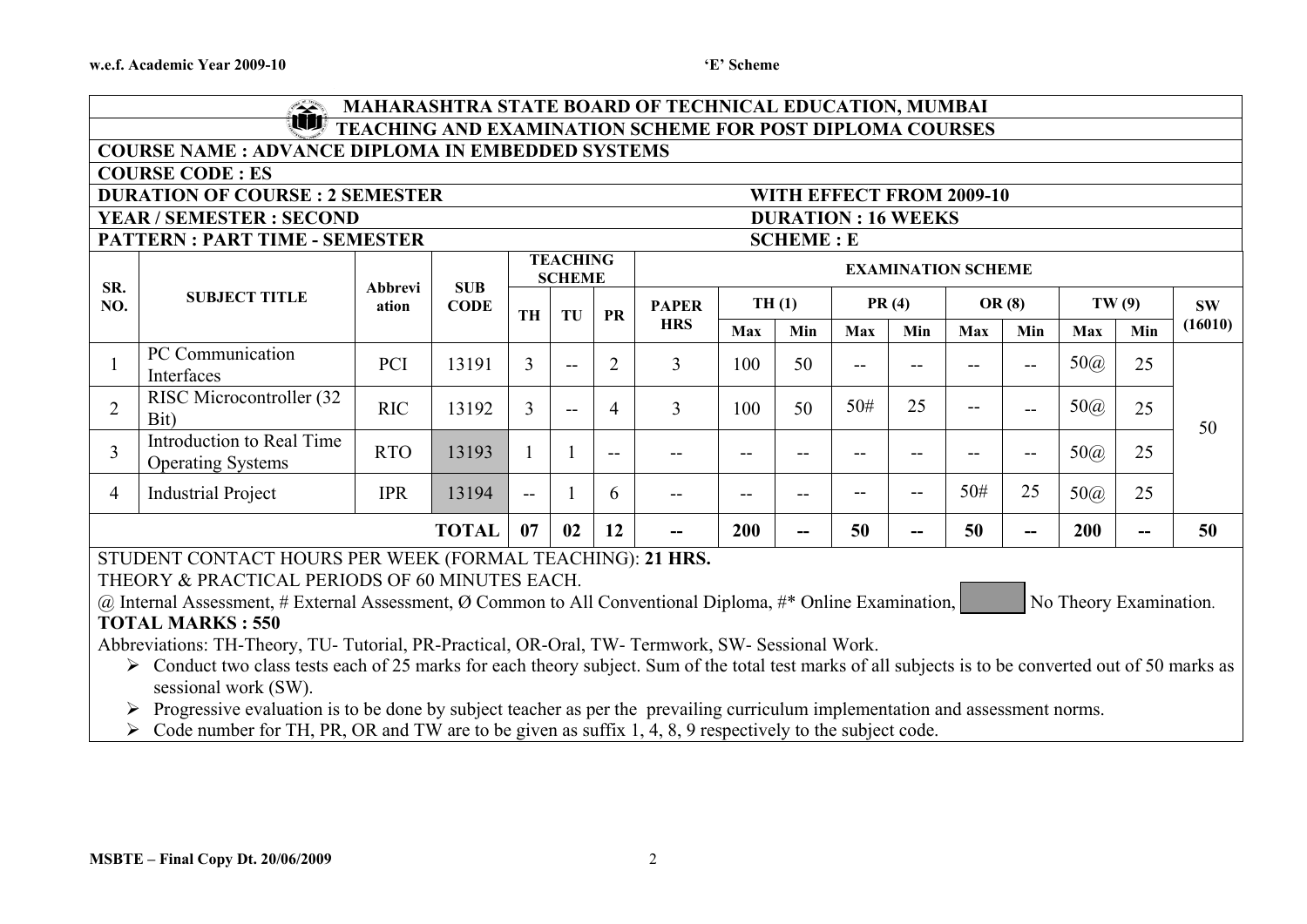#### **Advance Diploma in Embedded Systems**

#### **Admission Criteria:**

Diploma ( Electronics / Computer / Mechanical / Electrical Streams ), B.Sc. ( Physics / IT / Comp Sc. Streams ) OR Higher.

#### **Staff Qualification:**

Lecturer: BE (Electronics/Computer stream ) / M.Sc. ( IT / Comp Sc ), B.Sc. ( IT / Comp Sc ) Preferably with any supporting course/ Training in Embedded Systems.

#### **List of Equipment: Batch of 20 Students**

- 1. Computer Systems P4 with minimum 512 mb RAM, 40/80 gb HDD, CDROM, KB, Mouse, Network Interface ( onboard / external ) ------ 10 nos minimum
- 2. Switch/ Hub to connect all Computer systems in LAN
- 3. 8051 Microcontroller Trainer Kits: minimum 6 nos.
- 4. PIC Microcontroller Trainer Kits: minimum 6 nos
- 5. ARM Microcontroller Trainer Kits: minimum 6 nos
- 6. Separate Interface Boards ( if not available on the Kit )
	- LED Matrix
	- Switches / Push Buttons
	- O Keyboard Matrix
	- Relays
	- LCD ( Single line / Two lines )
	- Stepper Motor
	- External Memory
	- PC Keyboard
	- ADC / DAC
- 7. Universal Programmer: 1 nos.
- 8. Serial Communication cables: minimum 6 nos
- 9. Multimeters / Oscilloscopes / Probes & Connectors.
- 10. Power Supply (Short circuit protected)

#### **List of Software:**

- 1. MS Windows XP or Higher
- 2. MS Office
- 3. Antivirus program
- 4. Turbo 'C' / Borland 'C'
- 5. Keil Compiler ( for 8051 & ARM Microcontrollers )
- 6. MPLAB IDE for PIC Microcontroller
- 7. Visual Basic 6.0

#### **Audio Visual:**

1. LCD Projector.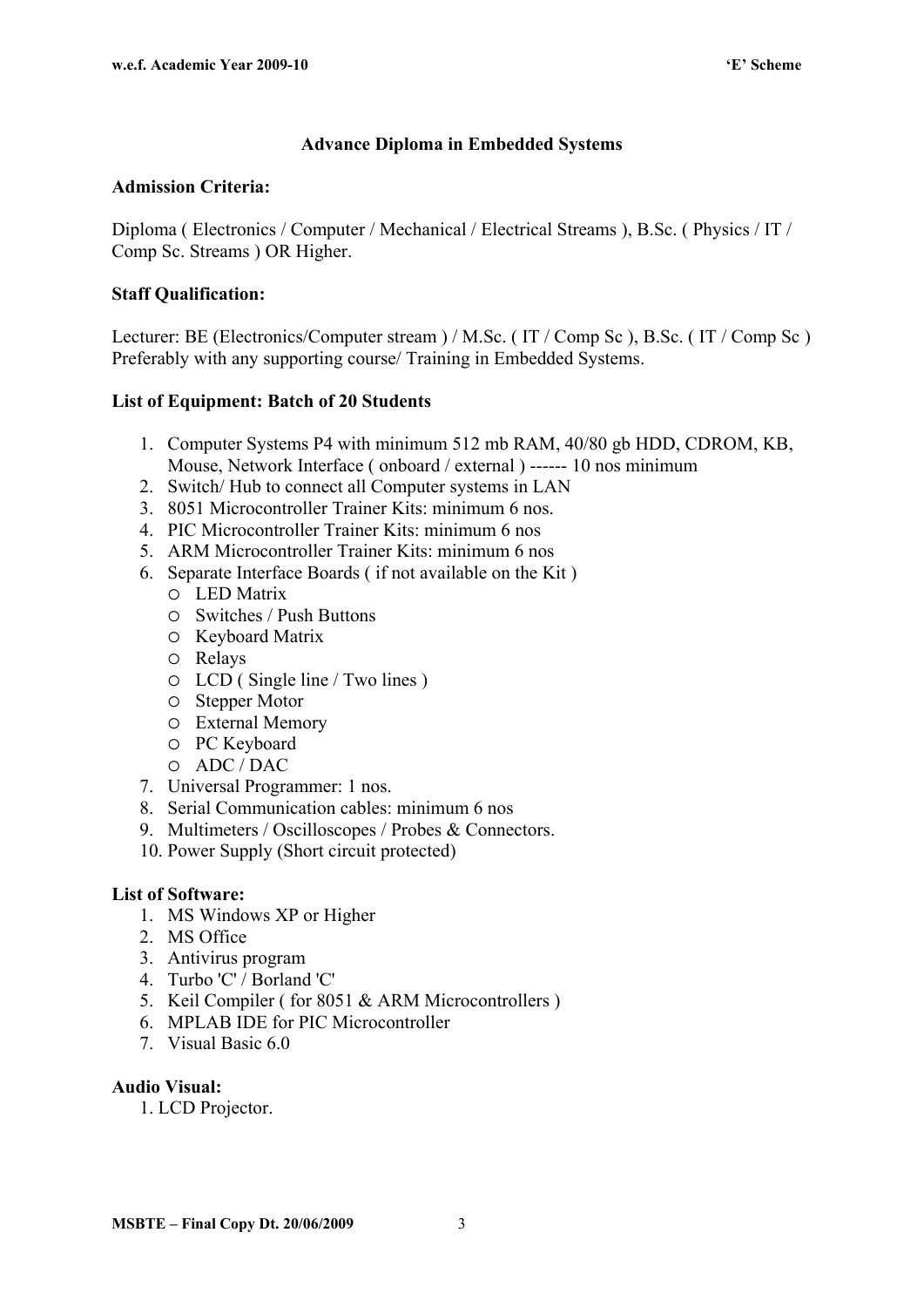**Course Code : ES Semester : First Subject Title : Embedded 'C' for Microcontrollers Subject Code : 13153** 

**Teaching and Examination Scheme:** 

| <b>Teaching Scheme</b> |       |    | <b>Examination Scheme</b>  |     |     |           |            |              |  |  |
|------------------------|-------|----|----------------------------|-----|-----|-----------|------------|--------------|--|--|
| <b>TH</b>              | TU    | PR | <b>PAPER</b><br><b>HRS</b> | TH  | PR  | <b>OR</b> | TW         | <b>TOTAL</b> |  |  |
|                        | $- -$ |    |                            | 100 | 50# | $-$       | $50\omega$ | 200          |  |  |

**NOTE:** 

- **Two tests each of 25 marks to be conducted as per the schedule given by MSBTE.**
- **Total of tests marks for all theory subjects are to be converted out of 50 and to be entered in mark sheet under the head Sessional Work. (SW)**

#### **Rationale:**

Students are expected to have prior knowledge of 'C' Programming and 8051 Assembly Language Programming as these subjects are covered in the qualifying courses. Since now a days embedded systems programming is done in higher level language like 'C' it is necessary for students to be ready for the same. The concepts of embedded 'C' are covered with reference to 8051 Microcontroller with which the students are already familiar and hence can grasp the concepts easily. Keil compiler is one of the popular cross compiler used in the industry. Knowledge of Keil would definitely be beneficial.

#### **Objectives:**

- 1. Work with Integrated development Environment like Keil IDE.
- 2. Write 8051 Microcontroller Programs in 'C'.
- 3. Understand process, tools and advantages of writing programs in 'C' vs in Assembly.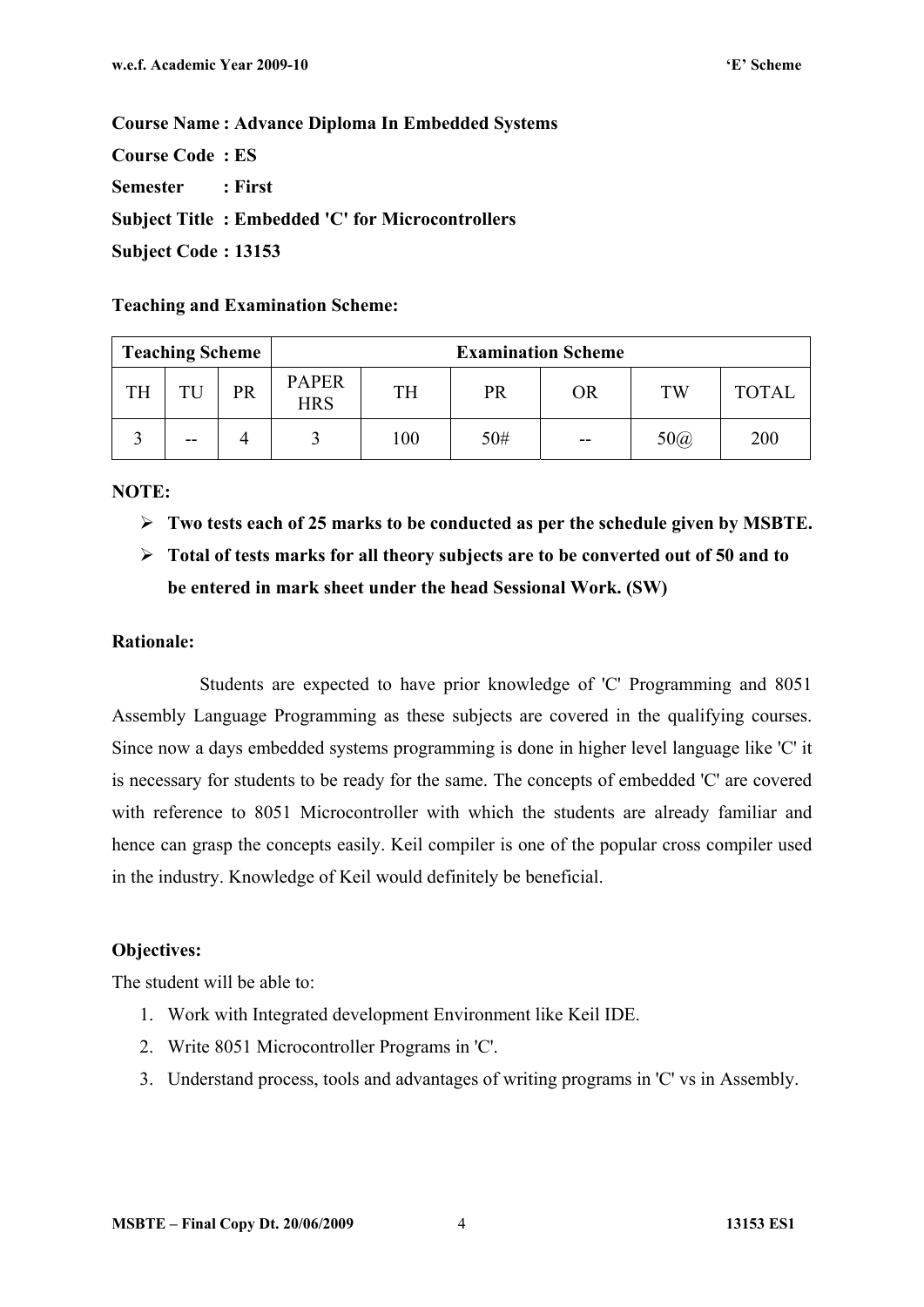| <b>Chapter</b> | <b>Name of the Topic</b>                                                                                                                                                                                              | <b>Hours</b> | <b>Marks</b> |
|----------------|-----------------------------------------------------------------------------------------------------------------------------------------------------------------------------------------------------------------------|--------------|--------------|
| 01             | 8051 Microcontroller<br>1.1 Architecture<br>1.2 Timers/Counters<br>1.3 Interrupts<br>1.4 Serial Communication                                                                                                         | 04           | 14           |
| 02             | 'C' Programming<br>2.1 Constants, Variables, Data types, Operators and Expressions<br>2.2 Input/Output, Branching and Looping<br>2.3 Arrays and Strings<br>2.4 Functions<br>2.5 Structures and Unions<br>2.6 Pointers | 06           | 14           |
| 03             | <b>Exploring IDE</b> (Keil or Equivalent)<br>3.1 Memory configurations<br>3.2 Local Memory Model specifications<br>3.3 Developing an Application using IDE                                                            | 04           | 10           |
| 04             | <b>Introduction to C Programming for Microcontroller</b><br>4.1 Basic C Program Structure<br>4.2 Differences from ANSI C<br>4.3 In-System Programming Technologies and Methods                                        | 04           | 04           |
| 05             | Programming Microcontroller using 'C' - Part I<br>5.1 I/O Ports<br>5.2 Interrupts<br>5.3 Timer / Counter<br>5.4 Serial Communication                                                                                  | 14           | 30           |
| 06             | Programming Microcontroller using 'C' – Part II<br>6.1 Using Functions<br>6.2 Embedding Assembly Language Statements in 'C' Programs<br>6.3 LCD Interfacing                                                           | 06           | 14           |
| 07             | <b>Advanced Concepts in Embedded 'C'</b><br>7.1 Using Pointers, Structures and Unions<br>7.2 External Memory and Dynamic Memory Allocation using<br>malloc(), calloc(), realloc() and free()                          | 10           | 14           |
|                | <b>TOTAL</b>                                                                                                                                                                                                          | 48           | 100          |

#### **List of Practical:**

(Minimum 08 including 4, 5, 6, 7, 8 & 11 mandatory using 8051 Insystem Programming Kit)

- Exercises in ANSI C Programming
- Exercises in Assembly Language Programming on 8051
- Study of IDE (Keil)
- C programming for  $8051 -$  Output Ports.
- C programming for  $8051$  Input Ports.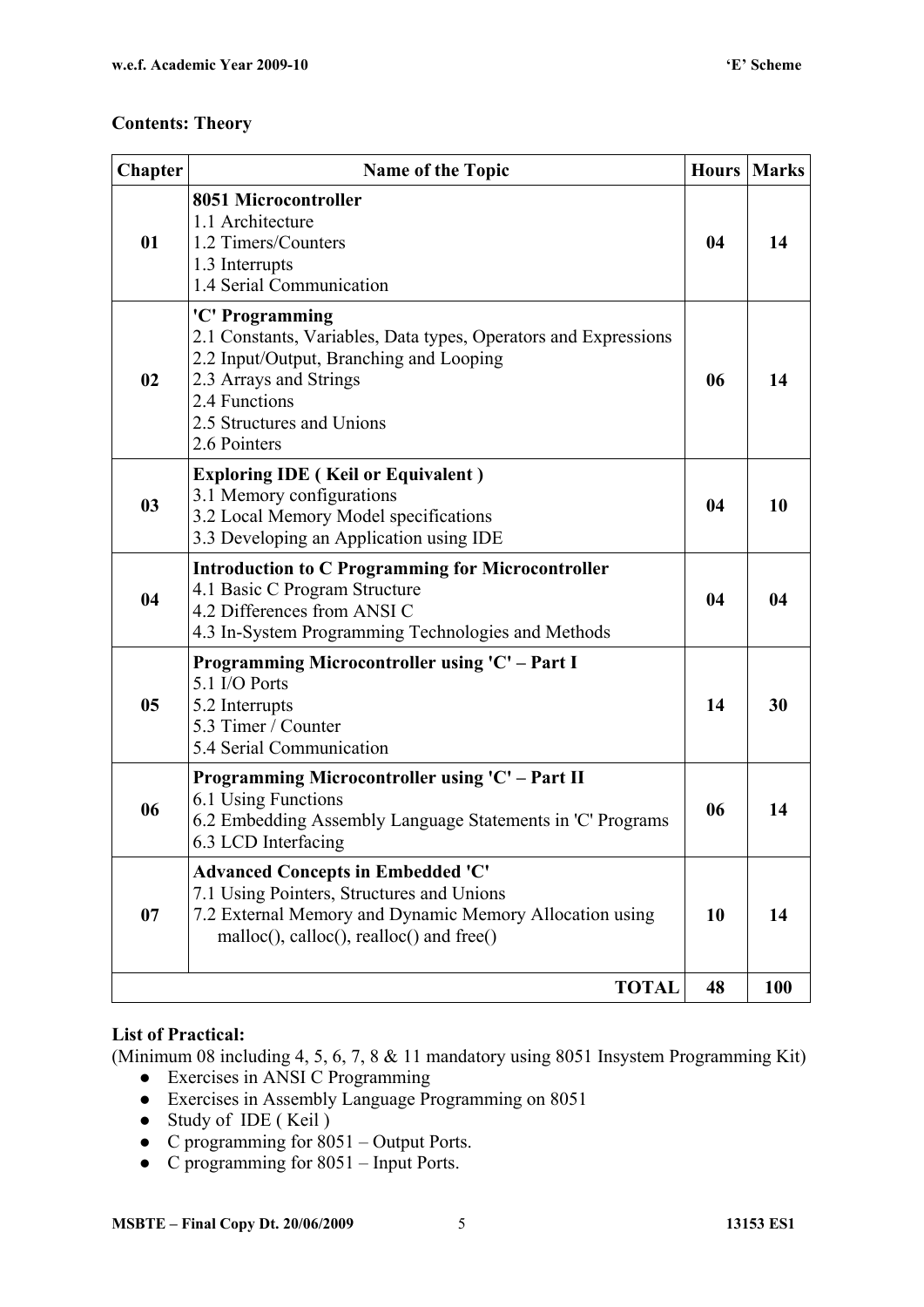- C programming for 8051 using Timers.
- C programming for 8051 using Counters.
- C programming for 8051 using Interrupts.
- C programming for 8051 using External Memory.
- C programming for 8051 using Serial Port.
- C Programming for  $8051 LCD$  & Keyboard.
- C programming for 8051 with In-Line Assembly.

#### **Learning Resources: Books:**

| Sr.<br>N <sub>0</sub> | <b>Author</b> | <b>Title</b>                                             | <b>Publisher</b>       |
|-----------------------|---------------|----------------------------------------------------------|------------------------|
|                       | Kenneth Ayala | The 8051 Microcontroller                                 | Thompson Learning      |
|                       | Mazidi        | The 8051 Microcontrollers and<br><b>Embedded Systems</b> | Pearson Education Asia |
| 3                     | Michel Pont   | Embedded C                                               | Pearson Education Asia |
| 4                     | Mike Beach    | C51 Primer                                               | Available on Internet  |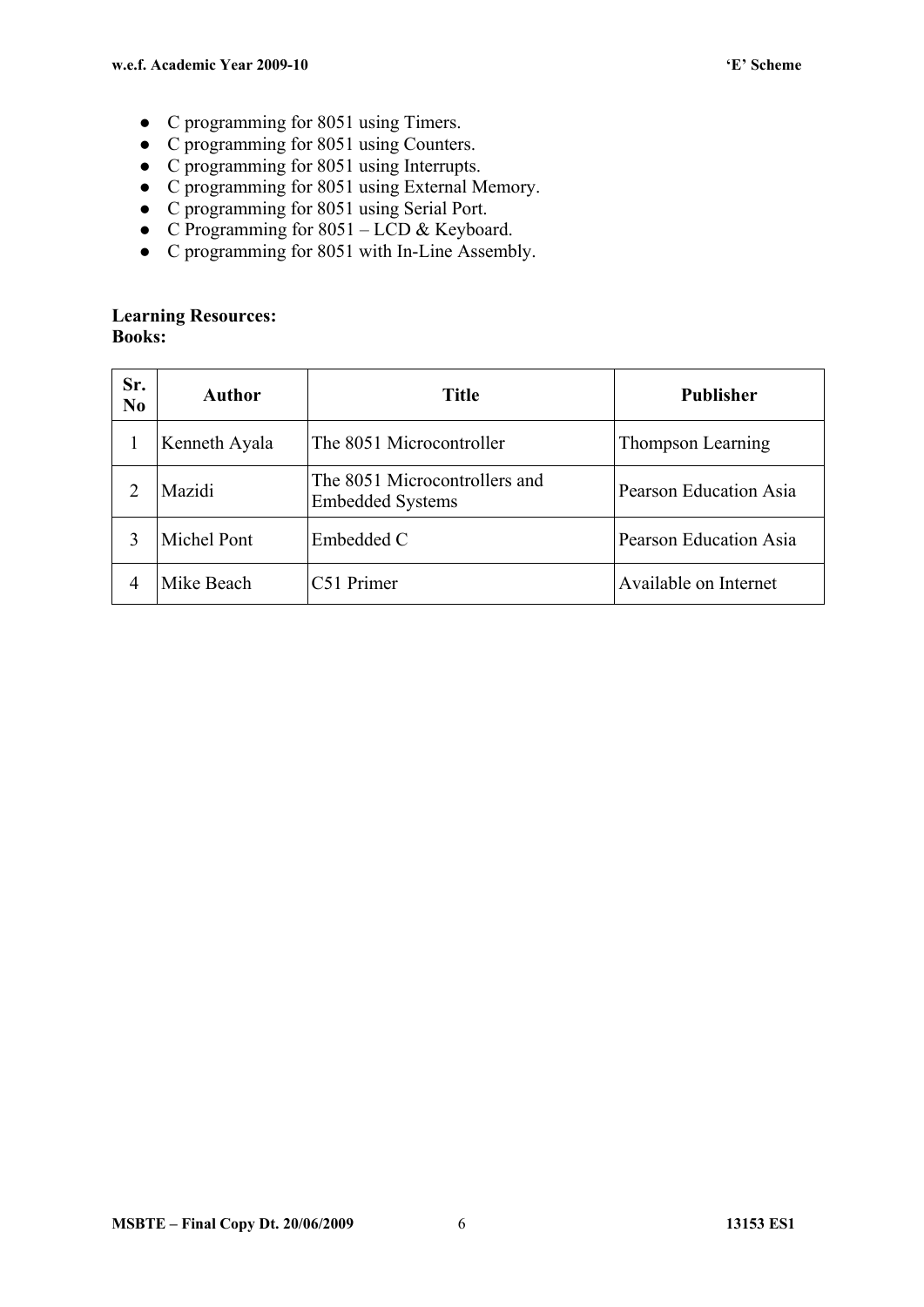**Course Code : ES Semester : First Subject Title : RISC Microcontroller (8 Bit) Subject Code : 13154** 

#### **Teaching and Examination Scheme:**

| <b>Teaching Scheme</b> |       |    | <b>Examination Scheme</b>  |           |     |    |            |              |  |  |
|------------------------|-------|----|----------------------------|-----------|-----|----|------------|--------------|--|--|
| TH                     | TU    | PR | <b>PAPER</b><br><b>HRS</b> | <b>TH</b> | PR  | OR | TW         | <b>TOTAL</b> |  |  |
|                        | $- -$ |    |                            | 100       | 50# | -- | $50\omega$ | 200          |  |  |

#### **NOTE:**

**Two tests each of 25 marks to be conducted as per the schedule given by MSBTE.** 

## **Total of tests marks for all theory subjects are to be converted out of 50 and to be entered in mark sheet under the head Sessional Work. (SW)**

#### **Rationale:**

This subject introduces RISC Architecture based Microcontroller. PIC is again widely deployed for embedded systems development. The programming language used will be 'C' with which the student is already familiar. They will get chance to work with another IDE viz. MPLAB IDE.

#### **Objectives:**

- 1. Understand RISC Architecture.
- 2. Understand Architecture of PIC Microcontroller.
- 3. Use MPLAB IDE.
- 4. Develop programs for PIC Microcontroller.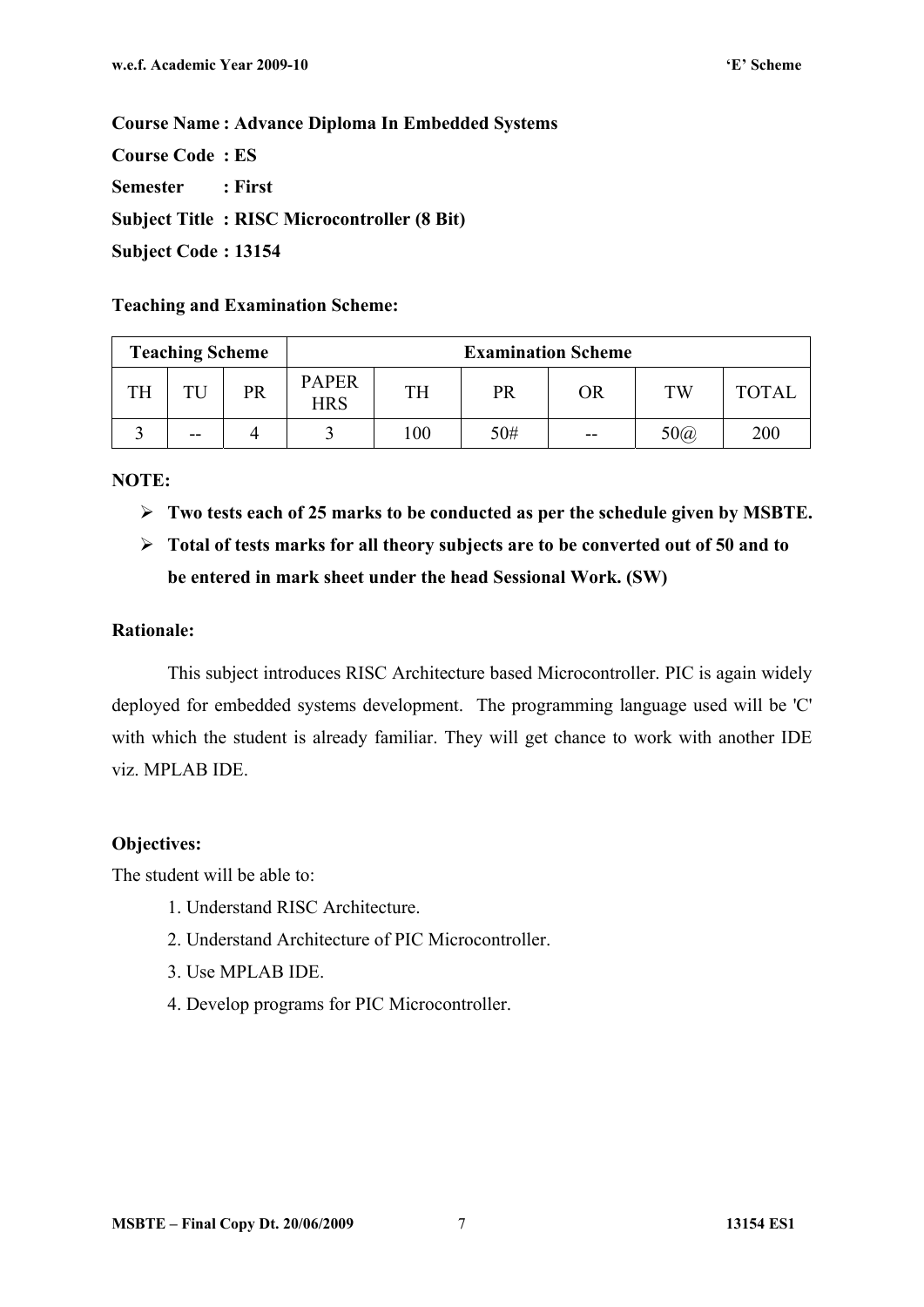| Chapter        | <b>Name of the Topic</b>                                                                                                                                                                                                                     | <b>Hours</b> | <b>Marks</b> |
|----------------|----------------------------------------------------------------------------------------------------------------------------------------------------------------------------------------------------------------------------------------------|--------------|--------------|
| 01             | <b>PIC Microcontroller Hardware</b><br>1.1 Architecture<br>1.2 Memory Organization<br>1.3 Interrupts<br>1.4 I/O Ports<br>1.5 Timers<br>1.6 Analog to Digital I/O<br>1.7 Assembly Language                                                    | 10           | 20           |
| 02             | <b>Standard I/O and Preprocessor Directives</b><br>2.1 Character Input/Output Functions<br>2.2 Standard Output Functions<br>2.3 Standard Input Functions<br>2.4 Standard Preprocessor Directives                                             | 04           | 12           |
| 0 <sub>3</sub> | 'C' Compiler and IDE<br>3.1 Study of CCS-PICC 'C' Compiler<br>3.2 Creating a Source File<br>3.3 Programming the Target Device<br>3.4 Study of IDE (MPLAB                                                                                     | 04           | 10           |
| 04             | <b>PIC Programming</b><br>4.1 Interrupt Programming<br>4.2 Timer Programming<br>4.3 Serial Port Programming                                                                                                                                  | 12           | 18           |
| 05             | <b>Interfacing PIC</b><br>5.1 PC Keyboard Interfacing<br>5.2 ADC, DAC, and Sensor Interfacing<br>5.3 Using Flash and EEPROM Memories for Data Storage<br>5.4 Watchdog Timer and RTC<br>5.5 Motor Control: Relay, PWM, DC, and Stepper Motors | 16           | 30           |
| 06             | <b>Project Development Process</b><br>6.1 Definition Phase<br>6.2 Design Phase<br>6.3 Test Definition Phase<br>6.4 Prototyping Phase<br>6.5 System Integration and Software Development Phase<br>6.6 System Test Phase                       | 02           | 10           |
|                | <b>TOTAL</b>                                                                                                                                                                                                                                 | 48           | <b>100</b>   |

#### **List of Practical:**

( Any 08 Practicals with PIC Kit )

- Interfacing of LED, relay, Push Button
- Generating a  $10 \text{ Hz}$  Square Wave.
- Sending and Receive Data Serially to/from PC.
- Interfacing Wireless Module using ASK and FSK.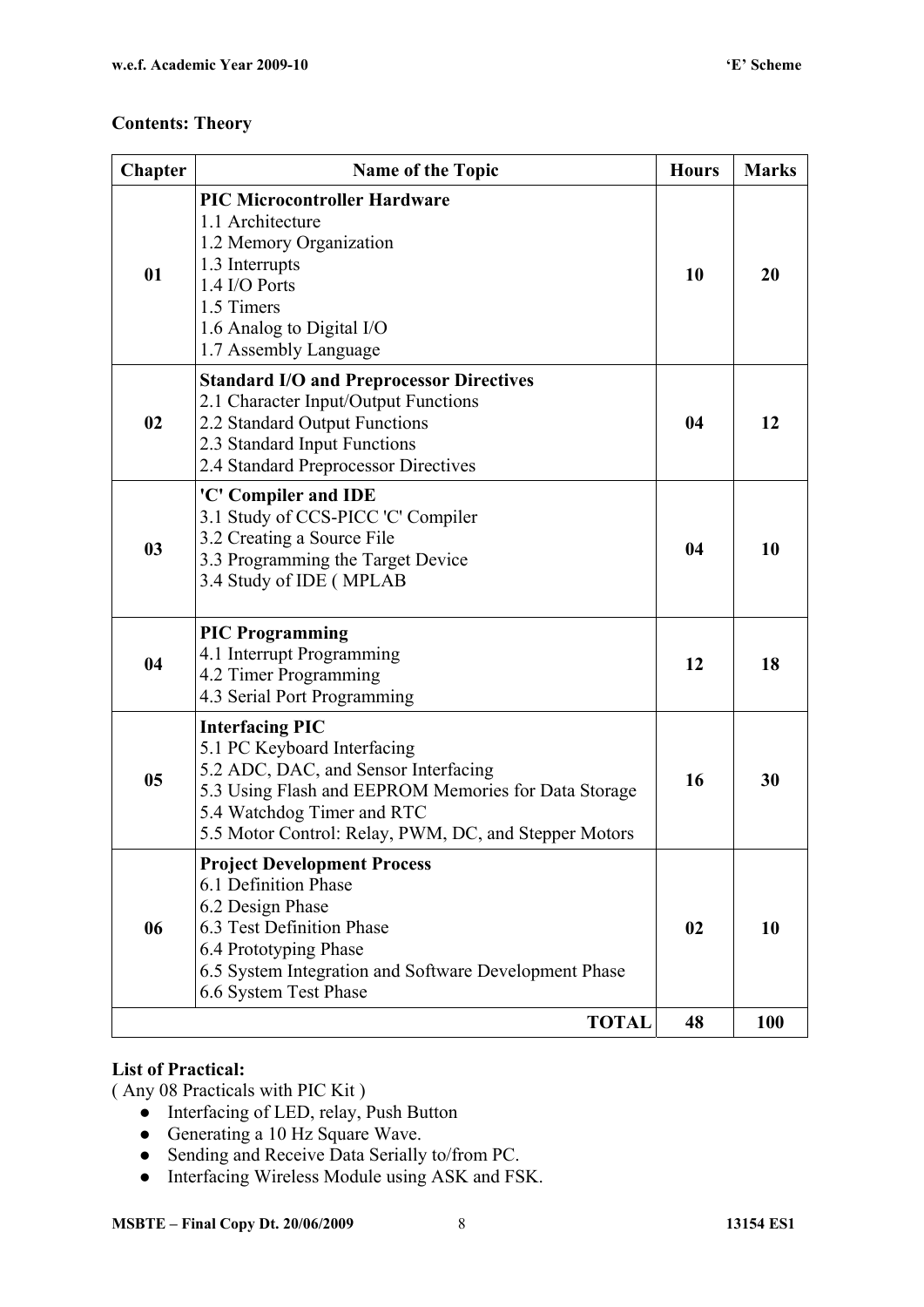- Interfacing PC Keyboard.
- Interfacing with EEPROM using I2C BUS.
- Using a Watchdog Timer.
- Using an External RTC.
- Stepper Motor Control.
- DC Motor Control using PWM module.
- Interfacing of temperature sensor.

#### **Learning Resources: Books:**

| Sr.<br>N <sub>0</sub> | Author               | <b>Title</b>                                                             | <b>Publisher</b>           |  |  |
|-----------------------|----------------------|--------------------------------------------------------------------------|----------------------------|--|--|
| 1                     | Barnett Cox & O'Cull | Embedded C Programming and the<br>Microchip PIC                          | Thomson Delmar<br>Learning |  |  |
| 2                     | John B Peatman       | Design with PIC Microcontroller                                          | Pearson Education          |  |  |
| 3                     | Myke Predko          | Programming and Customizing PIC<br>Microcontroller                       | Tata McGraw-Hill           |  |  |
| 4                     | Gaonkar              | Fundamentals of Microcontrollers and<br>Applications in Embedded Systems | Penram                     |  |  |
| 5                     | Dr. Ajay Deshmukh    | Microcontroller Theory & Application                                     | Tata M/c Graw Hill         |  |  |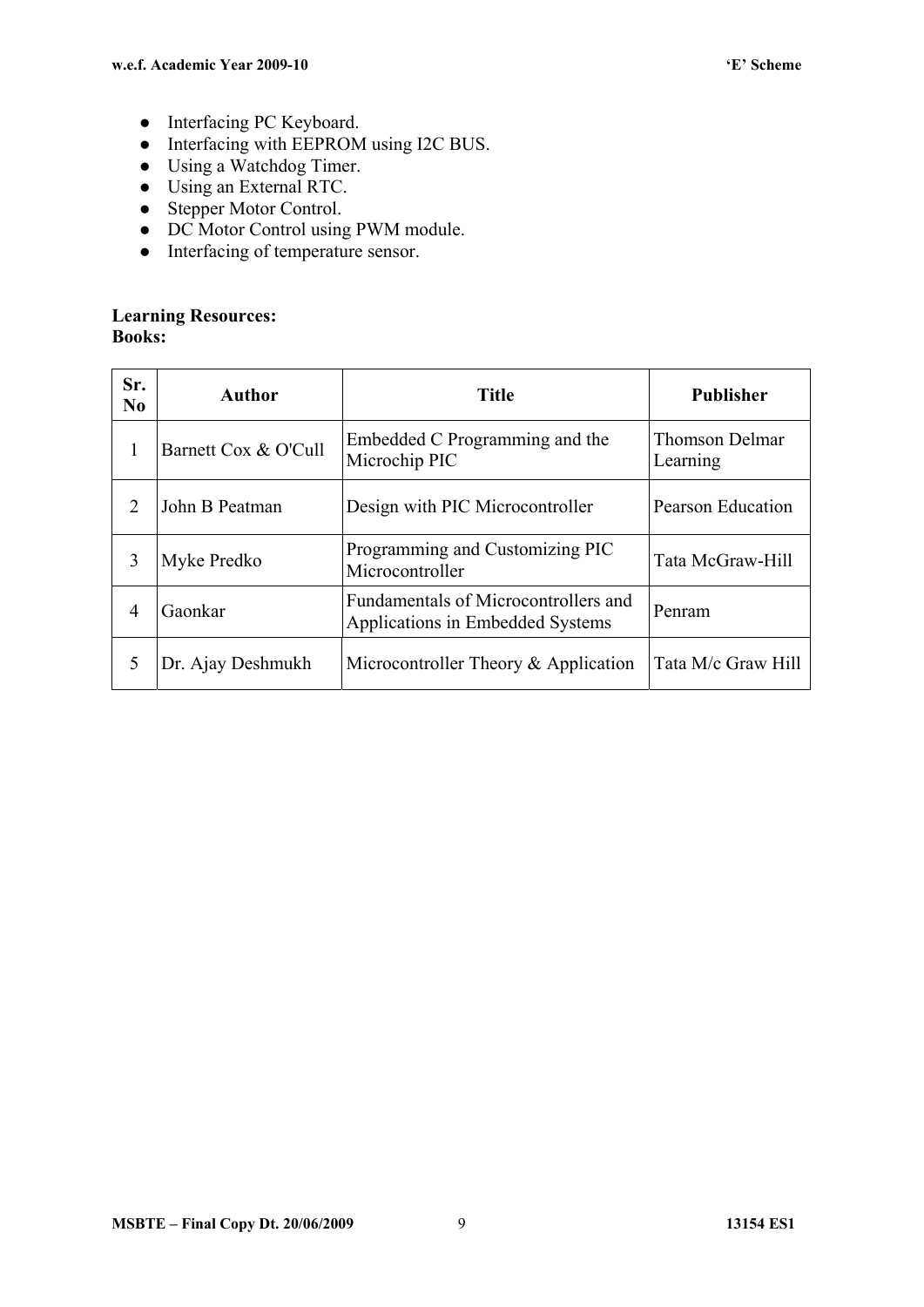**Course Code : ES Semester : First Subject Title : Introduction to Embedded Systems Subject Code : 13155** 

#### **Teaching and Examination Scheme:**

| <b>Teaching Scheme</b> |    |    | <b>Examination Scheme</b>  |           |    |    |            |              |  |  |
|------------------------|----|----|----------------------------|-----------|----|----|------------|--------------|--|--|
| TH                     | TU | PR | <b>PAPER</b><br><b>HRS</b> | <b>TH</b> | PR | OR | TW         | <b>TOTAL</b> |  |  |
|                        |    | -- | $- -$                      | $- -$     | -- | -- | $50\omega$ | 50           |  |  |

#### **Rationale:**

This subject enables the student to know about the field of embedded systems from definition to applications to recent trends. Knowing about the widespread applications of embedded systems in every walk of our life will generate interest in the student's mind and he would also get an idea of the career scope the field offers him.

#### **Objectives:**

- 1. Understand the definition of Embedded system.
- 2. Understand what the embedded systems are made up of.
- 3. Understand the wide spread scope for their applications.
- 4. Understand the characteristics of and constraints for the embedded systems.
- 5. Understand the trends in embedded systems field.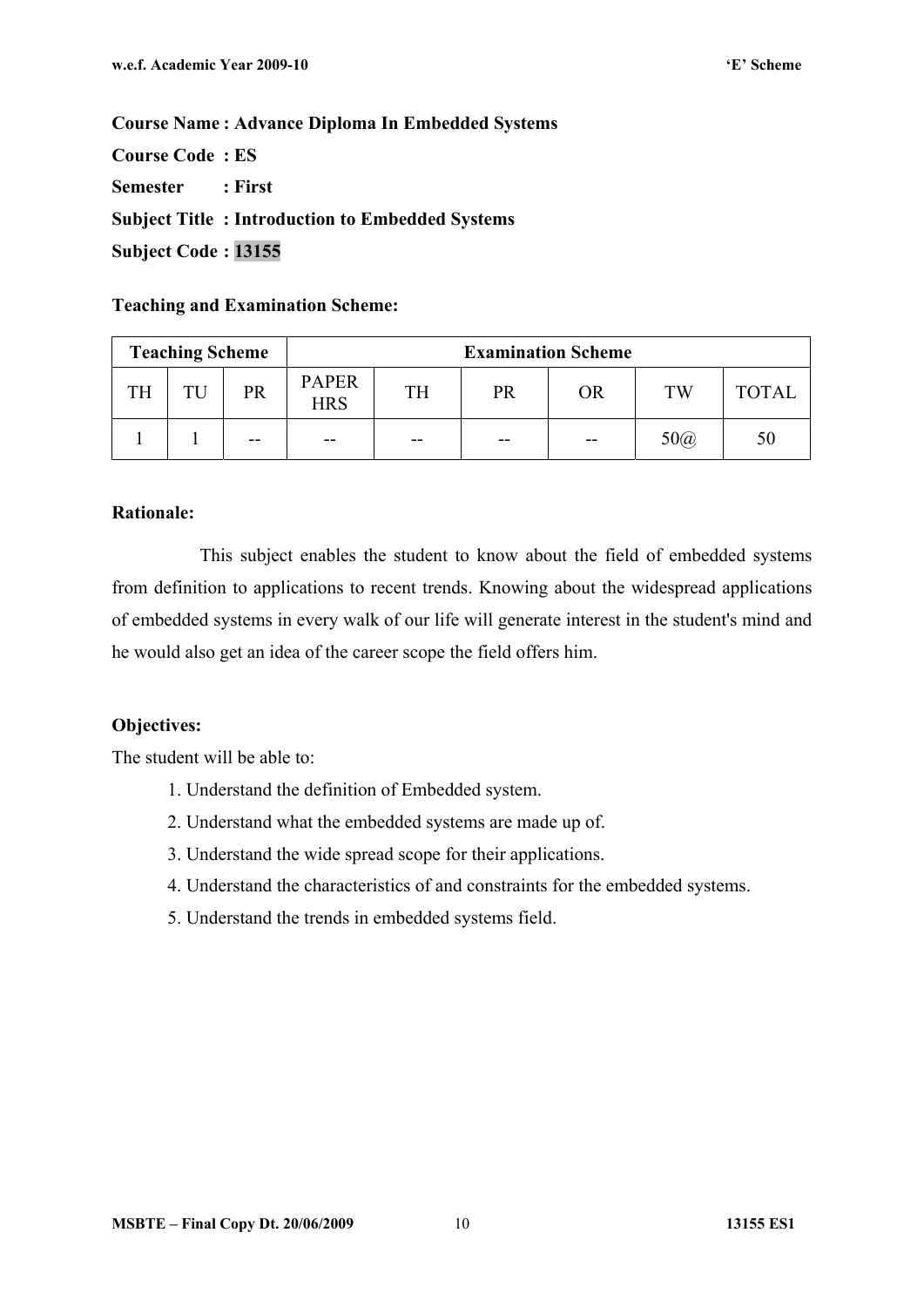| <b>Chapter</b> | Name of the Topic                                                                                                                                                                                                                                   | <b>Hours</b> |
|----------------|-----------------------------------------------------------------------------------------------------------------------------------------------------------------------------------------------------------------------------------------------------|--------------|
| 01             | What is an Embedded System<br>1.1 Definition<br>1.2 Historical milestones<br>1.3 Application Areas in industry (Automobile, Communication,<br>Home Appliances, Defense, Textile)                                                                    | 02           |
| 02             | <b>Categories of Embedded Systems</b><br>2.1 Standalone<br>2.2 Real Time<br>2.3 Networked<br>2.4 Mobile Devices                                                                                                                                     | 02           |
| 0 <sub>3</sub> | <b>Architecture of Embedded Systems</b><br>3.1 Hardware Architecture<br>3.2 Software Architecture                                                                                                                                                   | 06           |
| 04             | <b>Specialties of Embedded Systems</b><br>4.1 Reliability<br>4.2 Performance<br>4.3 Power consumption<br>4.4 Cost<br>4.5 Size<br>4.6 Limited user interfaces<br>4.7 Software upgradation capability                                                 | 04           |
| 05             | <b>Recent Trends in Embedded Systems</b><br>5.1 Processor power<br>5.2 Memory<br>5.3 Operating Systems<br>5.4 Communication interfaces and networking capability<br>5.5 Programming languages<br>5.6 Development tools<br>5.7 Programmable Hardware | 02           |
|                | <b>TOTAL</b>                                                                                                                                                                                                                                        | 16           |

#### **Learning Resources:**

|                       | <b>Books:</b>      |                                                                         |                               |  |  |  |  |  |  |  |  |
|-----------------------|--------------------|-------------------------------------------------------------------------|-------------------------------|--|--|--|--|--|--|--|--|
| Sr.<br>N <sub>0</sub> | Author             | <b>Title</b>                                                            | <b>Publisher</b>              |  |  |  |  |  |  |  |  |
|                       | Dr. K.V.K.K.Prasad | Embedded/Real-Time Systems:<br>Concepts, Design & Programming           | Dreamtech Press, New<br>Delhi |  |  |  |  |  |  |  |  |
|                       | Mr. Gaonkar        | Fundamentals of Microcontrollers and<br>Application in Embedded Systems | Penram                        |  |  |  |  |  |  |  |  |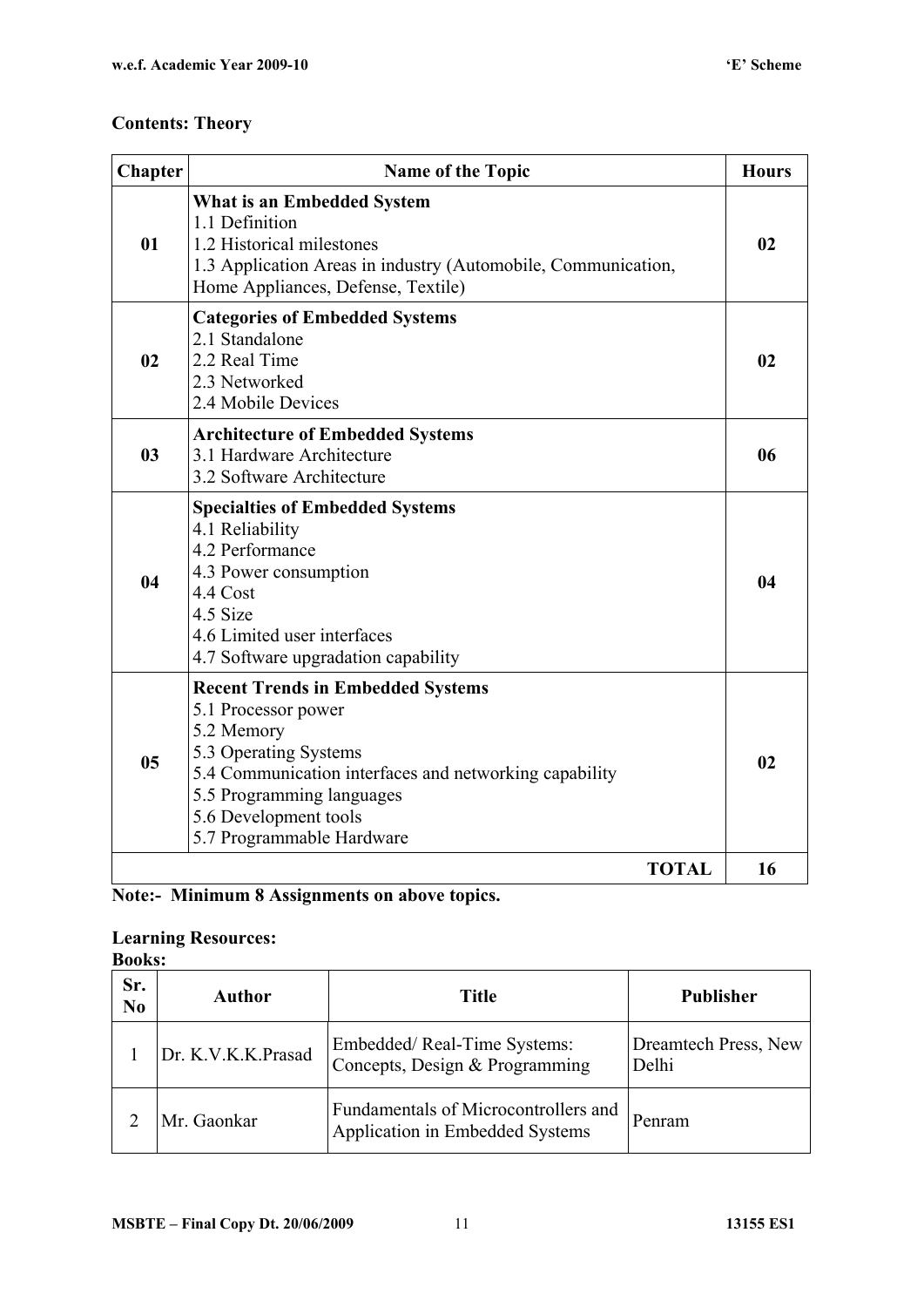**Course Code : ES Semester : First Subject Title : Mini Project Subject Code : 13156** 

#### **Teaching and Examination Scheme:**

| <b>Teaching Scheme</b> |    | <b>Examination Scheme</b> |                            |           |           |     |            |              |
|------------------------|----|---------------------------|----------------------------|-----------|-----------|-----|------------|--------------|
| <b>TH</b>              | TU | PR                        | <b>PAPER</b><br><b>HRS</b> | <b>TH</b> | <b>PR</b> | OR  | <b>TW</b>  | <b>TOTAL</b> |
| --                     | -- |                           | $- -$                      | $- -$     | $- -$     | 50# | $50\omega$ | 100          |

#### **Rationale:**

This subject enables the students to co-relate the Embedded System's architectural & Software knowledge.

#### **Objectives:**

The student will be able to apply knowledge acquired for the development of Hardware & Software based applications of microcontroller.

#### **Guidelines for Mini Project:**

- 1. Should be based on either 8051 Microcontroller or PIC Microcontroller.
- 2. It should have following Interfaces.
	- a. Input ( Keyboard / Sensor )
	- b. Output ( LED / LCD / Motor / Relays )
	- c. Communication Interface ( Serial / I2C )
- 3. Institutes must have ready interfaced hardware and Students are expected to carry out required software programming to provide the necessary functionality.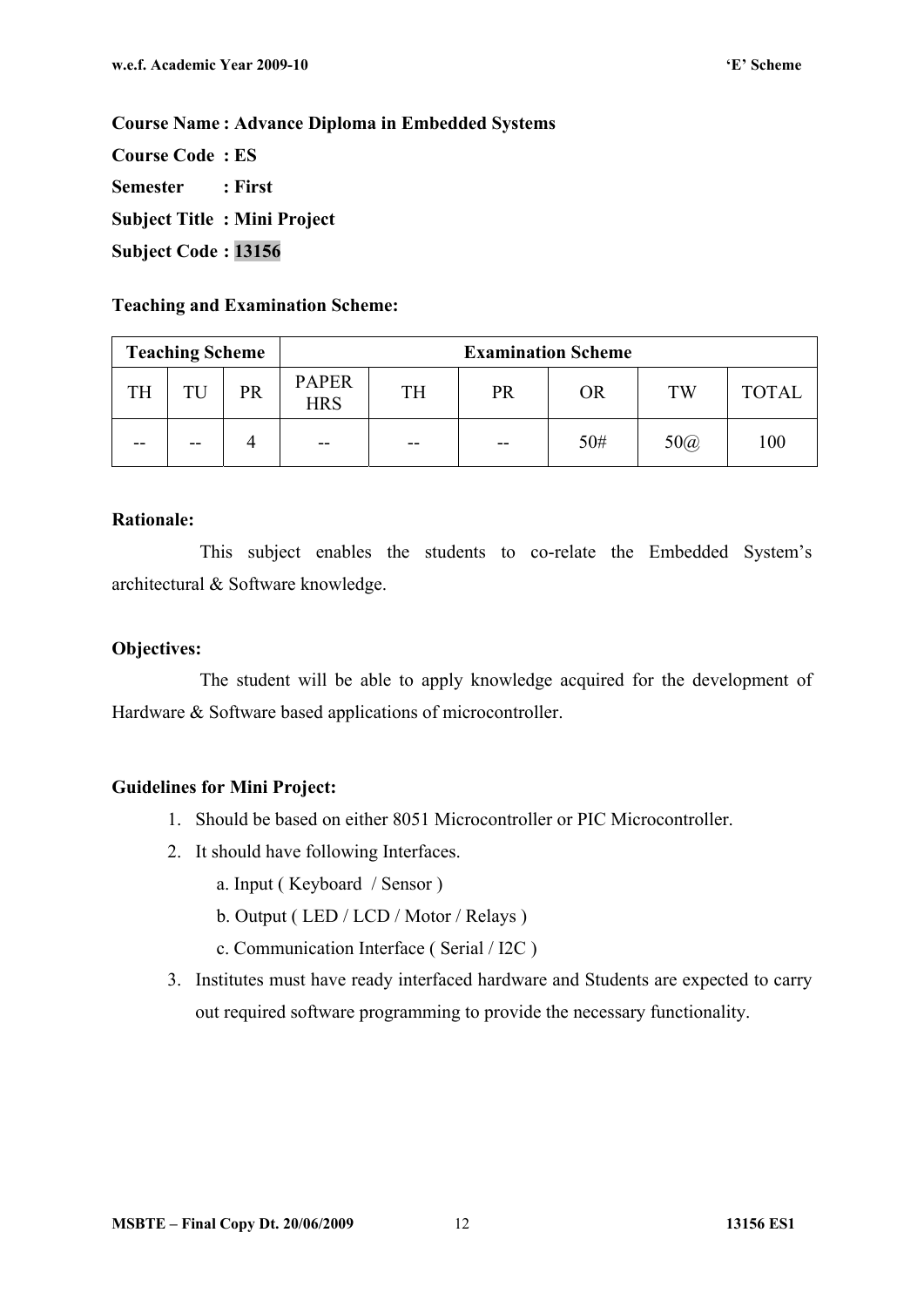**Course Name : PC Communication Interfaces** 

**Course Code : ES** 

**Semester : Second** 

**Subject Title : PC Communication Interfaces** 

**Subject Code : 13191** 

**Teaching and Examination Scheme:** 

| <b>Teaching Scheme</b> |       | <b>Examination Scheme</b> |                            |           |       |       |            |              |
|------------------------|-------|---------------------------|----------------------------|-----------|-------|-------|------------|--------------|
| <b>TH</b>              | TU    | PR                        | <b>PAPER</b><br><b>HRS</b> | <b>TH</b> | PR    | OR    | TW         | <b>TOTAL</b> |
|                        | $- -$ |                           |                            | 100       | $- -$ | $- -$ | $50\omega$ | 150          |

#### **NOTE:**

- **Two tests each of 25 marks to be conducted as per the schedule given by MSBTE.**
- **Total of tests marks for all theory subjects are to be converted out of 50 and to be entered in mark sheet under the head Sessional Work. (SW)**

#### **Rationale:**

Microcontrollers are required to communicate with outside world through various communication interfaces. Also communication between Microcontroller and the front end application sitting on PC is very common. Visual Basic is widely used for developing front end applications. Also students do learn VB application development during their qualifying courses. This subject introduces them with VB tools available for communication between PC and Microcontroller.

#### **Objectives:**

- 1. Understand various communication interface standards.
- 2. Use Hyper Terminal Utility for serial communication to/from PC.
- 3. Use VB to setup communication between PC and Microcontroller.
- 4. Handle communication from Microcontroller side.
- 5. Understand Communication BUS and Protocols commonly used in Industry.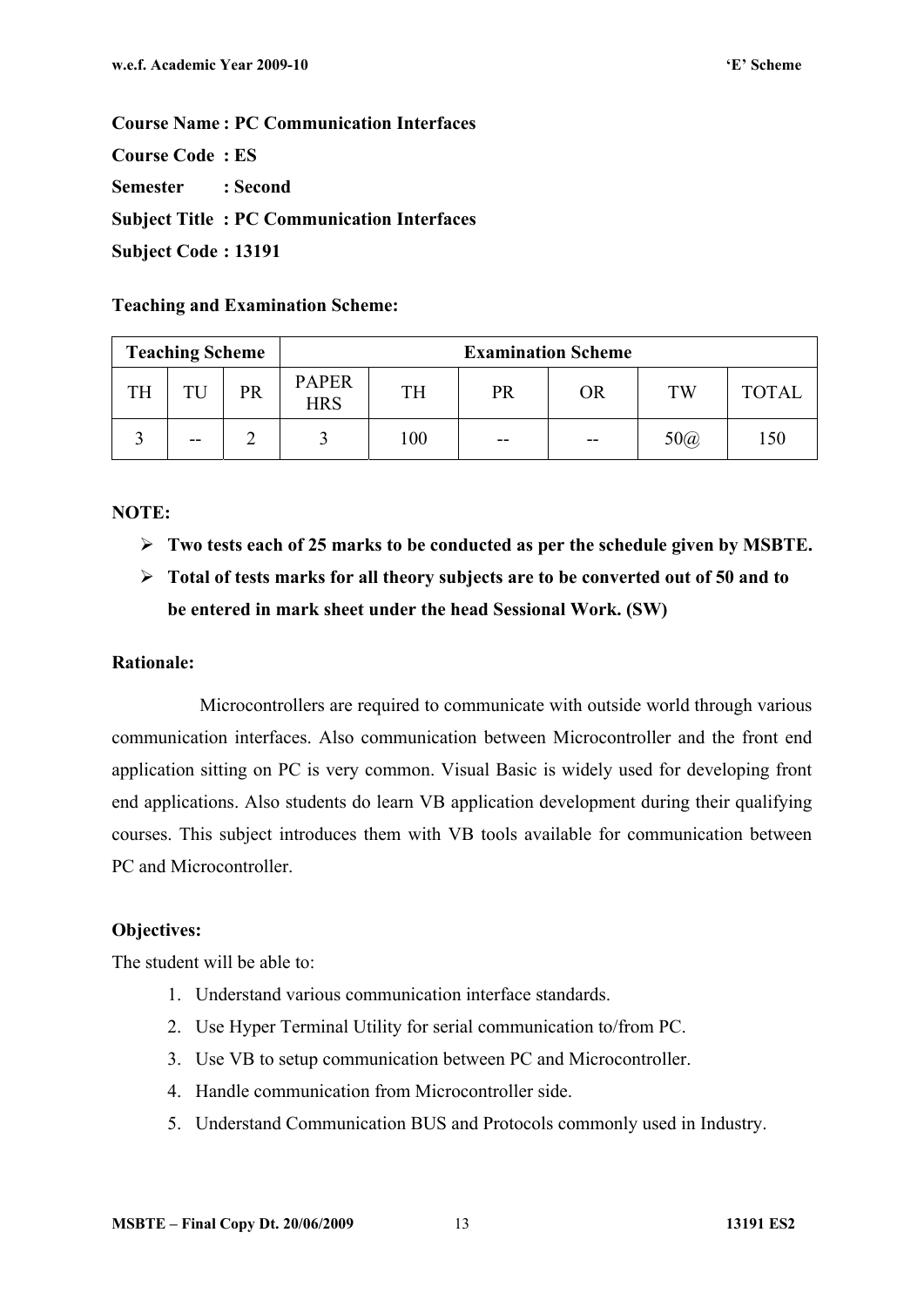| Chapter        | <b>Name of the Topic</b>                                                                                                                                                         | <b>Hours</b> | <b>Marks</b> |
|----------------|----------------------------------------------------------------------------------------------------------------------------------------------------------------------------------|--------------|--------------|
| 01             | <b>Serial Communication</b><br>1.1 RS232 Standard<br>1.2 UART<br>1.3 Serial Communication Support in VB                                                                          | 06           | 12           |
| 02             | <b>Parallel Port</b><br>2.1 Centronix Interface<br>2.2 Parallel Port Communication Support in VB                                                                                 | 06           | 12           |
| 0 <sub>3</sub> | <b>USB</b><br>3.1 USB Standards<br>3.2 USB Support in VB                                                                                                                         | 06           | 12           |
| 04             | <b>Ethernet</b><br>4.1 Ethernet Standard<br>4.2 Ethernet Frame Types and Frame Formats<br>4.2 Ethernet Support in VB                                                             | 06           | 12           |
| 05             | <b>Wireless Communication</b><br>5.1 Infrared<br>5.2 802.11<br>5.3 Bluetooth                                                                                                     | 04           | 14           |
| 06             | <b>Communication BUS</b><br>6.1 RS422/RS485<br><b>6.2 MODBUS</b><br><b>6.3 CAN</b>                                                                                               | 08           | 14           |
| 07             | <b>Communication Protocols - TCP/IP</b><br>7.1 TCP/IP Stack<br>7.2 Data Encapsulation<br>7.3 IP Addressing<br>7.4 TCP/IP Support in Microcontrollers<br>7.5 TCP/IP Support in VB | 12           | 24           |
|                | <b>TOTAL</b>                                                                                                                                                                     | 48           | 100          |

#### **List of Practical:**

(Completion of 3 Experiments is mandatory)

- Using Hyper terminal for Serial Communication between PC and Microcontroller.
- Using VB for Serial Communication between PC and Microcontroller.
- Using VB for USB Communication between PC and Microcontroller.
- Study of Ethernet Communication Encapsulation at various levels using Network Packet Monitoring Utility.
- Using VB for TCP/IP Communication between PC and Microcontroller.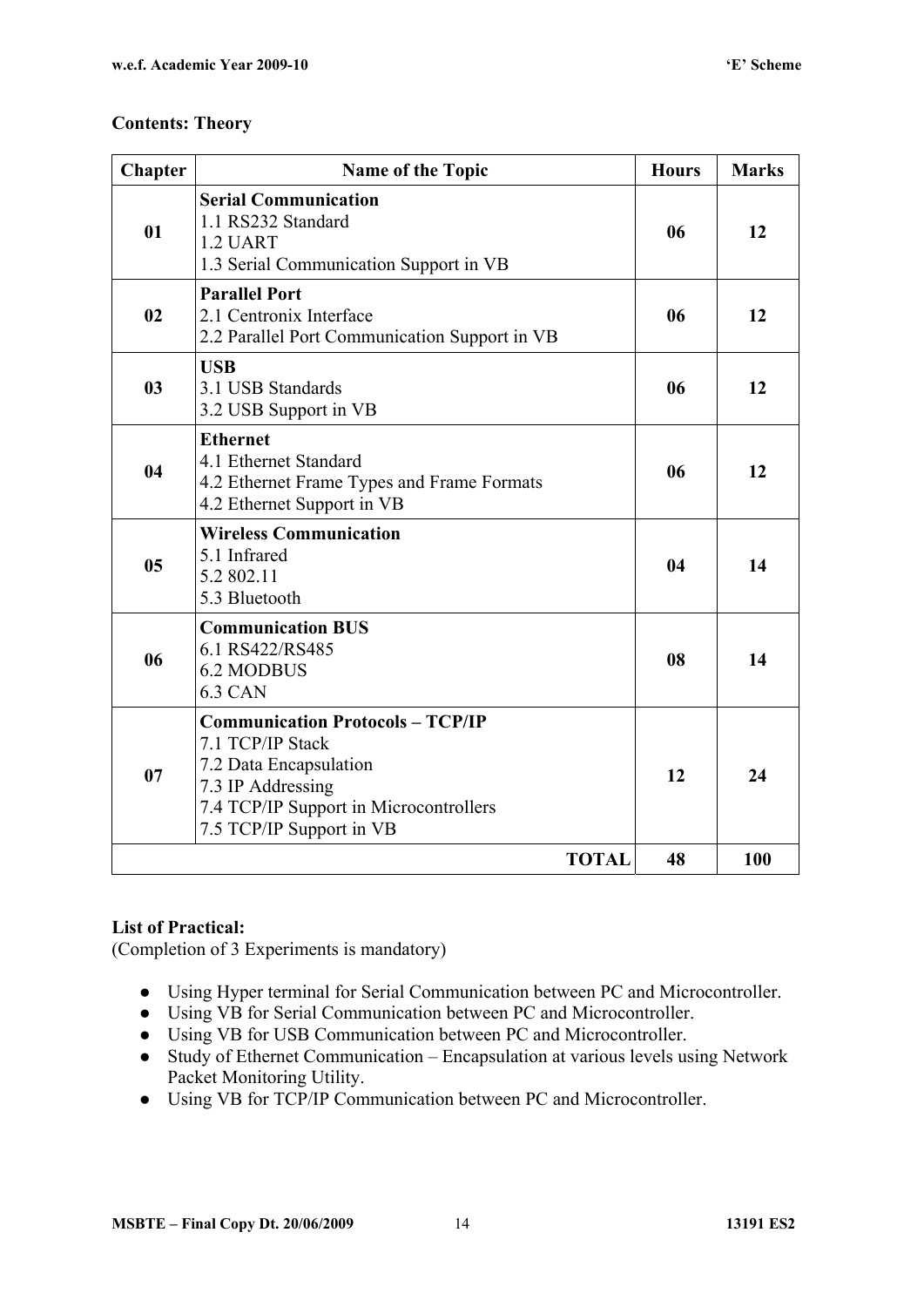**Note:** It is proposed that ready VB Programs should provided in the from a manual. Students are expected to run these programs and understand how they work.

#### **Learning Resources: Books:**

| Sr.<br>N <sub>0</sub>       | Author            | <b>Title</b>                                                                    | <b>Publisher</b>               |  |  |
|-----------------------------|-------------------|---------------------------------------------------------------------------------|--------------------------------|--|--|
|                             | Dr K.V.K.K.Prasad | Embedded/Real-Time Systems:<br>Concepts, Design & Programming<br>(Chapter $6$ ) | Dreamtech Press,<br>New Delhi  |  |  |
| $\mathcal{D}_{\mathcal{L}}$ | Jan Axelson       | Serial Port Complete                                                            | Penram International           |  |  |
| 3                           | Jan Axelson       | Parallel Port Complete                                                          | Penram International           |  |  |
| 4                           | Jan Axelson       | <b>USB Port Complete</b>                                                        | Penram International           |  |  |
| 5                           | Jan Axelson       | Embedded Ethernet and<br>Internet Complete                                      | Penram International           |  |  |
| 6                           | Douglas Comer     | Networking with TCP/IP Vol I, II,<br>Н                                          | Prentice Hall (I) Pvt.<br>Ltd. |  |  |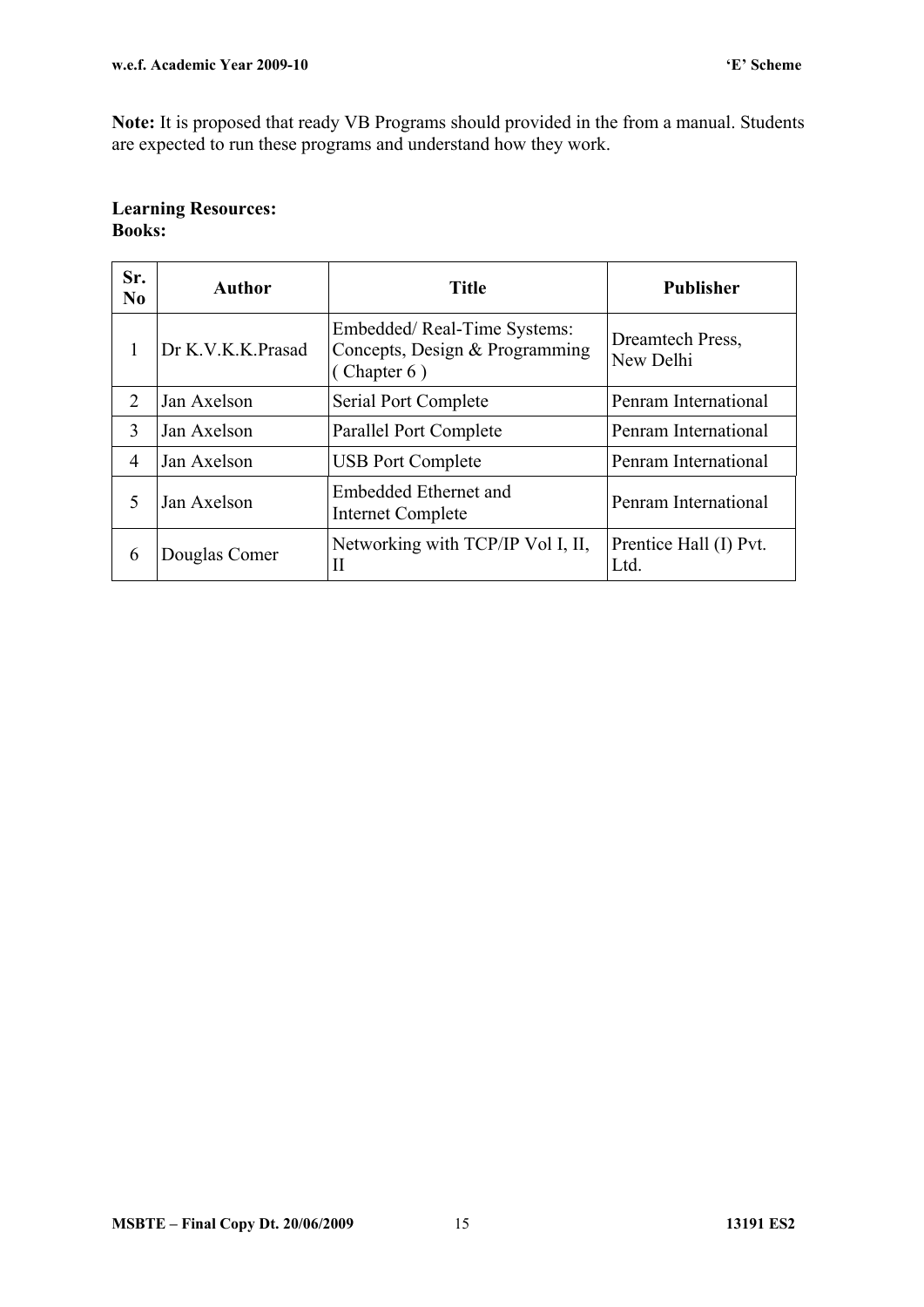**Course Code : ES Semester : Second Subject Title : RISC Microcontroller (32 Bit) Subject Code : 13192** 

#### **Teaching and Examination Scheme:**

| <b>Teaching Scheme</b> |       |    |                            |           |     | <b>Examination Scheme</b> |            |              |
|------------------------|-------|----|----------------------------|-----------|-----|---------------------------|------------|--------------|
| TH                     | TU    | PR | <b>PAPER</b><br><b>HRS</b> | <b>TH</b> | PR  | <b>OR</b>                 | <b>TW</b>  | <b>TOTAL</b> |
|                        | $- -$ |    |                            | 100       | 50# | $- -$                     | $50\omega$ | 200          |

#### **NOTE:**

**Two tests each of 25 marks to be conducted as per the schedule given by MSBTE.** 

## **Total of tests marks for all theory subjects are to be converted out of 50 and to be entered in mark sheet under the head Sessional Work. (SW)**

#### **Rationale:**

ARM is a 32 bit RISC CPU. It is widely used for advanced embedded systems. Having knowledge of 2 eight bit microcontrollers the students will be certainly in a position to understand 32 bit Microcontroller and it would be beneficial to them.

#### **Objectives:**

- 1. Understand 32 bit ARM Microcontroller Architecture.
- 2. Write simple programs in 'C' for ARM Microcontroller.
- 3. Get overview of GNU ARM Linux Tool Chain.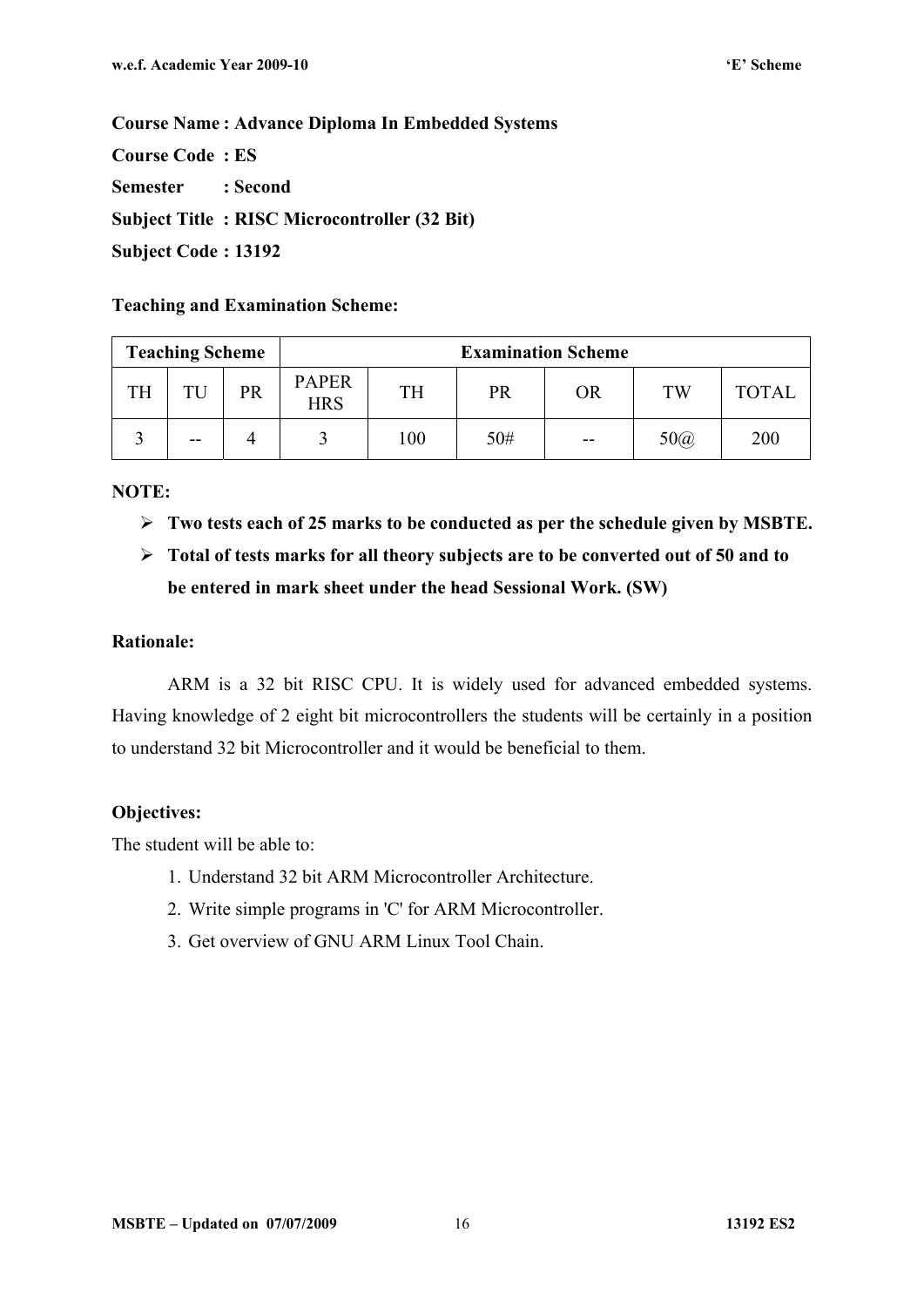| <b>Chapter</b> | <b>Name of the Topic</b>                                                                                                                                                                                                                                 | <b>Hours</b> | <b>Marks</b> |
|----------------|----------------------------------------------------------------------------------------------------------------------------------------------------------------------------------------------------------------------------------------------------------|--------------|--------------|
| 01             | <b>Introduction to 32 Bit RISC Processor (ARM)</b><br>1.1 Advantage of 32 Bit Processor<br>1.2 Comparison of CISC and RISC<br>1.3 The ARM Family                                                                                                         | 04           | 08           |
| 02             | 32 Bit RISC Architecture (ARM)<br>2.1 The ARM Core<br>2.2 The ARM Register File<br>2.3 Memory Organization<br>2.4 The ARM Bus<br>2.5 The ARM Pipeline<br>2.6 Exceptions and Interrupts<br>2.7 Cache<br><b>2.8 MMU</b>                                    | 08           | 24           |
| 0 <sub>3</sub> | 32 Bit RISC Instruction Set (ARM / Thumb)<br>3.1 Data Processing Instructions<br>3.2 Load and Store Instructions<br>3.3 Control Flow Instructions<br>3.4 Introduction to Thumb Instruction Set                                                           | 06           | 12           |
| 04             | 32 Bit RISC Assembly Language Programming (ARM)<br>4.1 The Assembler (Keil Assembler)<br>4.2 A Sample Assembly Language Program                                                                                                                          | 02           | 08           |
| 05             | <b>Microcontroller Featuring ARM Core</b><br>5.1 Block Diagram and Functions<br>5.2 System Memory Map<br>5.3 System Control Blocks<br>5.4 Pin and Register Functions                                                                                     | 12           | 18           |
| 06             | Microcontroller Programming using 'C'<br>6.1 Integrated Development Environment (Keil IDE)<br>6.2 Techniques for higher code efficiency and faster speed<br>6.3 Techniques for accessing peripherals<br>6.4 The "startup module"<br>6.5 Using interrupts | 12           | 24           |
| 07             | <b>Introduction to GNU ARM Linux Tool Chain</b><br>7.1 Tool chain Components<br>7.2 Compiling a 'C' Program using the Tool Chain                                                                                                                         | 04           | 06           |
|                | <b>TOTAL</b>                                                                                                                                                                                                                                             | 48           | <b>100</b>   |

#### **List of Practical:**

(Minimum 5 Experiments )

- Study of IDE (Keil)
- Blinking LED
- Reading a Switch Bank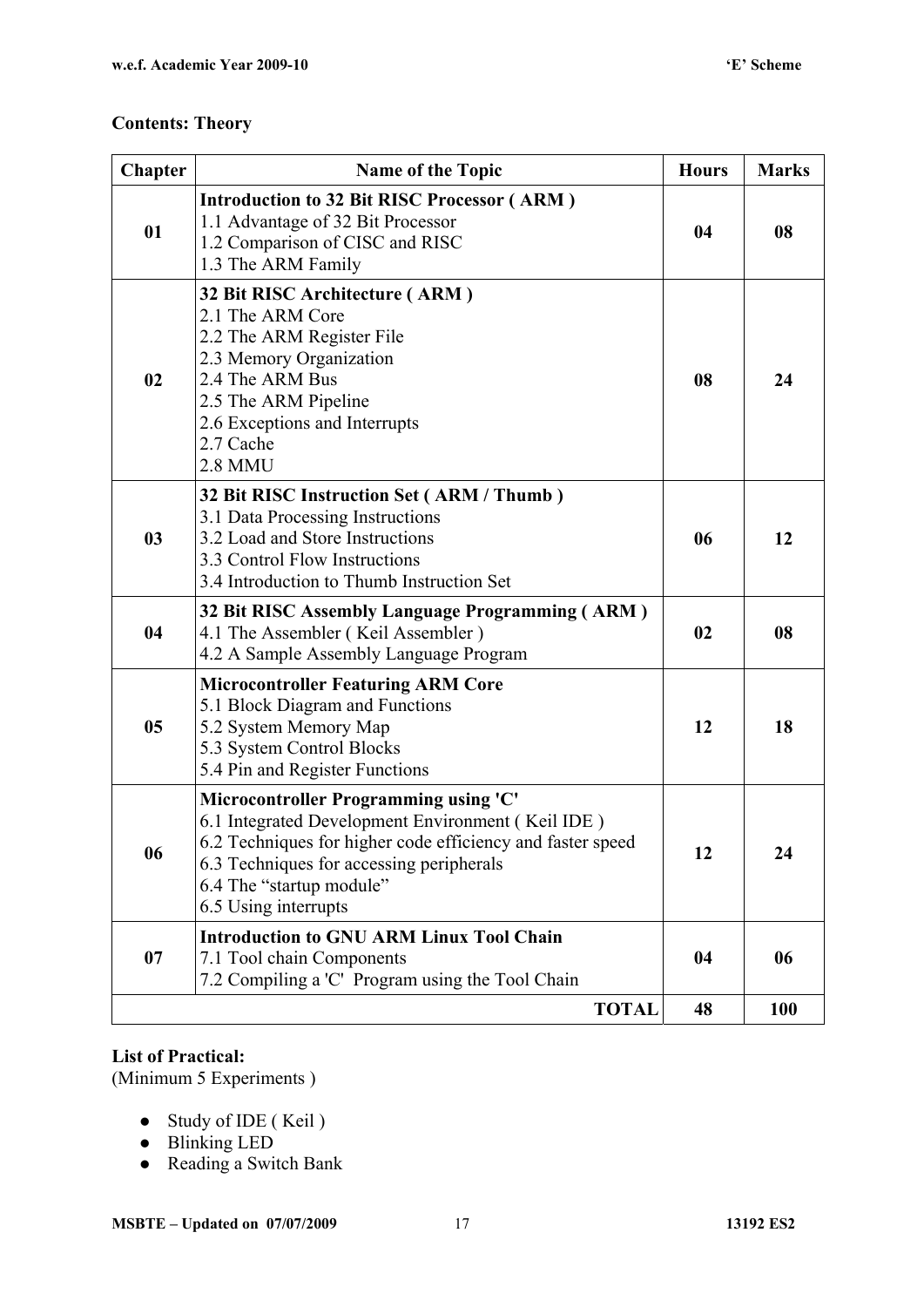- Input and Output
- $\bullet$  Interrupts FIQ
- $\bullet$  Interrupts IRQ
- $\bullet$  Interrupts Non-Vectored
- Measurement of Frequency
- Flashing LED at 1 Hz
- Sending and Receive Data Serially to/from PC
- Stepper Motor Control

#### **Learning Resources: Books:**

| Sr.<br>N <sub>0</sub> | Author        | Title                                                    | Publisher |  |
|-----------------------|---------------|----------------------------------------------------------|-----------|--|
|                       | Steven Furber | <b>ARM System-on-Chip Architecture Pearson Education</b> |           |  |
|                       |               | Sloss, Symes and Wright   ARM System Developer's Guide   | Elsevier  |  |

**Web Site:** www.arm.com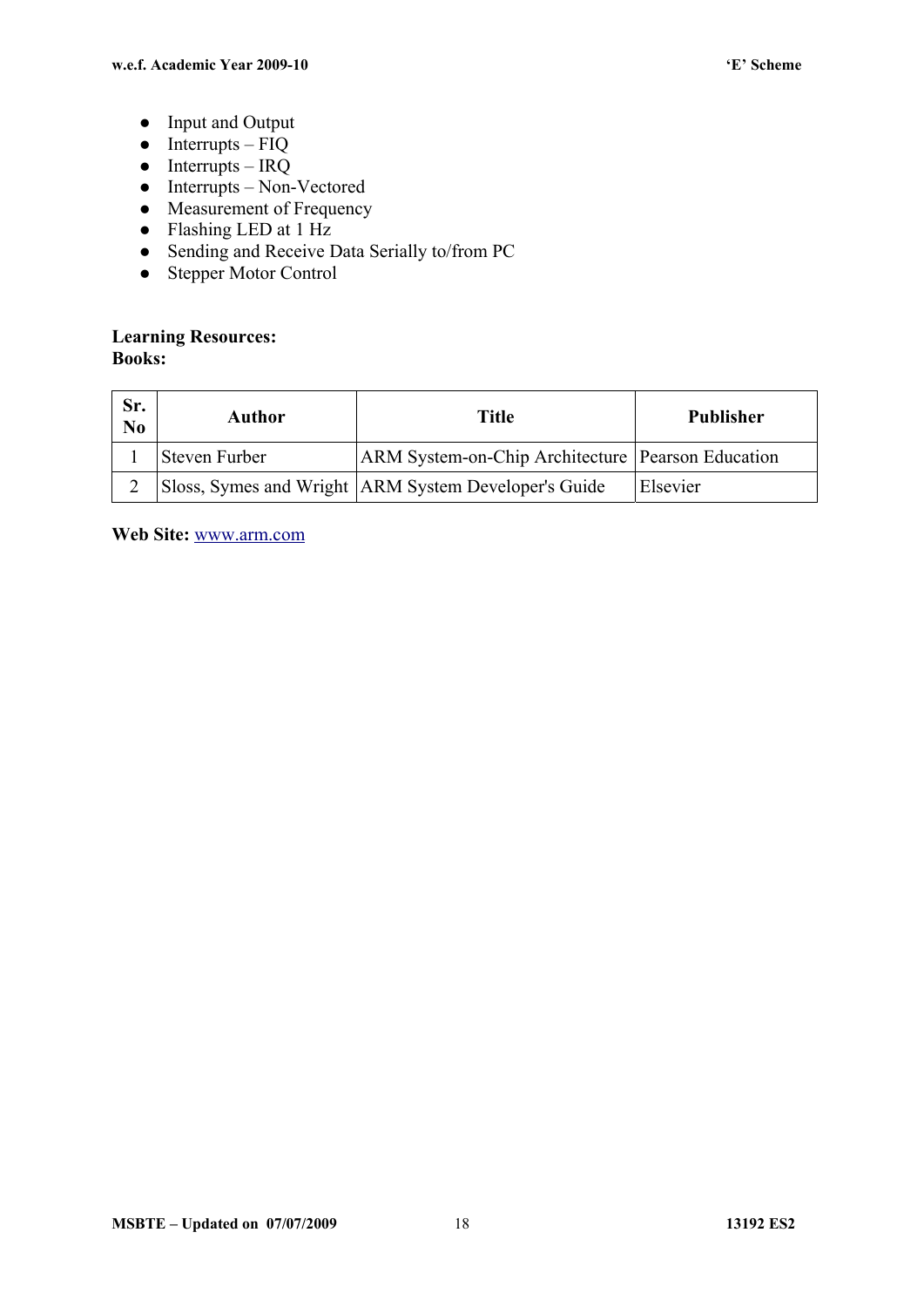**Course Code : ES Semester : Second Subject Title : Introduction to Real Time Operating Systems Subject Code : 13193** 

#### **Teaching and Examination Scheme:**

| <b>Teaching Scheme</b> |    | <b>Examination Scheme</b> |                            |       |       |           |            |              |
|------------------------|----|---------------------------|----------------------------|-------|-------|-----------|------------|--------------|
| <b>TH</b>              | TU | PR                        | <b>PAPER</b><br><b>HRS</b> | TH    | PR    | <b>OR</b> | TW         | <b>TOTAL</b> |
|                        |    | --                        | $- -$                      | $- -$ | $- -$ | $- -$     | $50\omega$ | 50           |

#### **Rationale:**

Knowledge of Operating System concepts is essential in developing medium to large size embedded systems. Also Real Time Operating Systems are used for Time Critical Applications. This subject gives introduction to the OS and the Real Time concepts.

#### **Objectives:**

- 1. Understand the functionalities offered by today's operating systems.
- 2. Understand what is a real time OS.
- 3. Know features of some embedded/real time/handheld operating systems.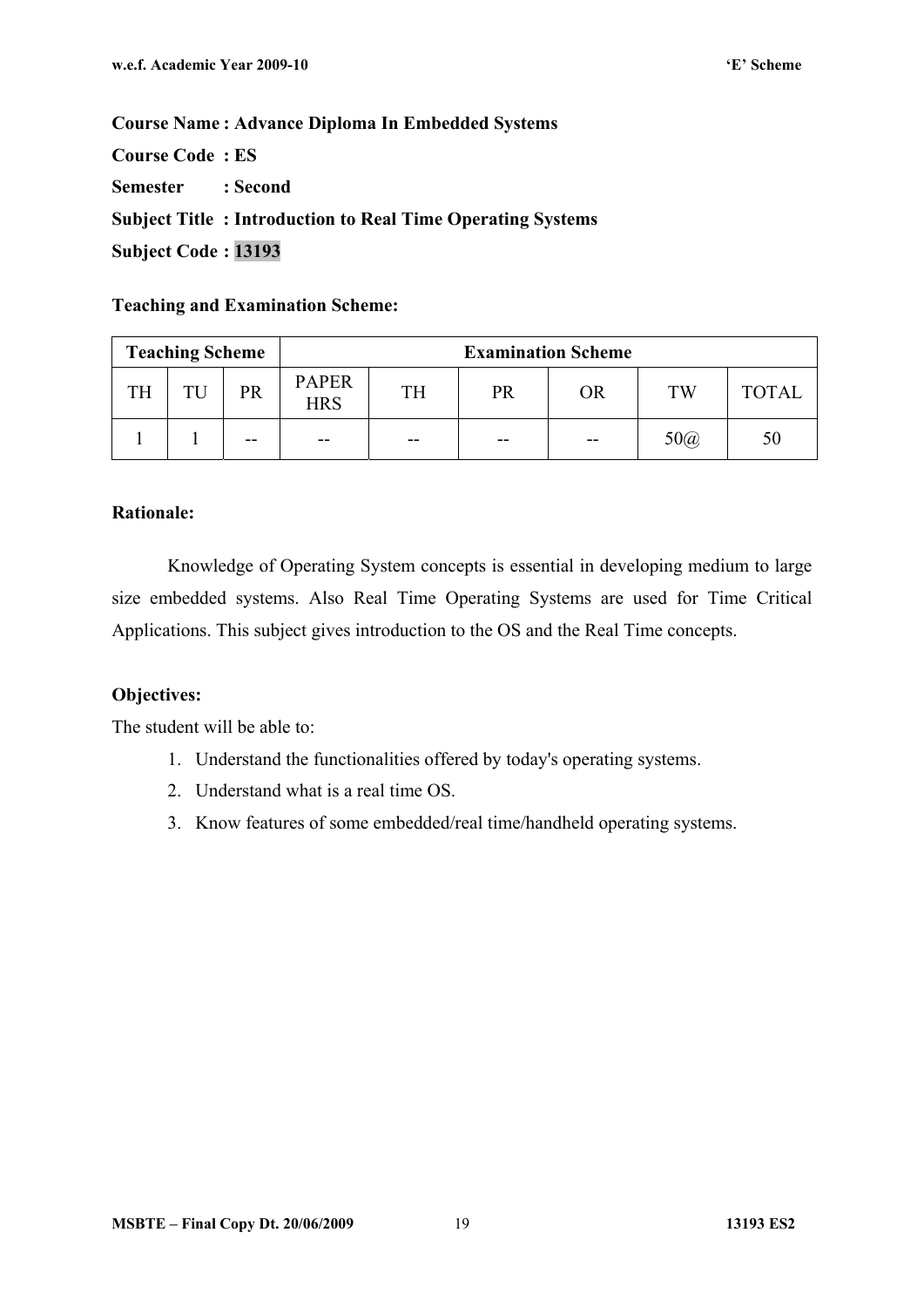| <b>Chapter</b> | <b>Name of the Topic</b>                                                                                                                                      | <b>Hours</b> |
|----------------|---------------------------------------------------------------------------------------------------------------------------------------------------------------|--------------|
| 01             | <b>OS Responsibilities</b><br>1.1 Interrupt Servicing<br>1.2 Communication and Synchronization<br>1.3 Memory Management<br>1.4 Task Management and Scheduling | 06           |
| 02             | <b>Off-the-Shelf Operating Systems</b><br>2.1 Common features<br>2.2 Differences                                                                              | 02           |
| 0 <sub>3</sub> | <b>Embedded Operating Systems</b><br>3.1 Embedded NT<br>3.2 Windows XP Embedded<br>3.3 Embedded Linux                                                         | 02           |
| 04             | <b>What is Real Time OS</b><br>4.1 Categories of Real Time Systems<br>4.2 Features<br>4.3 Requirements                                                        | 02           |
| 0 <sub>5</sub> | <b>Real Time Operating Systems</b><br>5.1 QNX Neutrino<br>5.2 VxWorks<br>5.3 MicroC/OSII<br>5.4 RTLinux                                                       | 02           |
| 06             | <b>Handheld Operating Systems</b><br>6.1 Palm OS<br>6.2 Symbian OS<br>6.3 Windows CE<br>6.4 Windows CE.NET                                                    | 02           |
|                | <b>TOTAL</b>                                                                                                                                                  | 16           |

## **Note: Minimum 8 assignments on above topics**

### **Learning Resources:**

**Books:** 

| Sr.<br>N <sub>0</sub> | Author            | <b>Title</b>                                                                 | <b>Publisher</b>              |
|-----------------------|-------------------|------------------------------------------------------------------------------|-------------------------------|
|                       | Dr K.V.K.K.Prasad | Embedded/Real-Time Systems:<br>Concepts, Design & Programming<br>(Chapter 8) | Dreamtech Press,<br>New Delhi |
| 2                     | Dr. A. S. Godbole | Operating System with Case<br>Studies in Unix, Netware,<br>Windows NT        | Tata Mc Graw Hill             |
| 3                     | William Stalling  | <b>Operating Systems</b>                                                     | Prentice Hall (I) Pvt. Ltd.   |